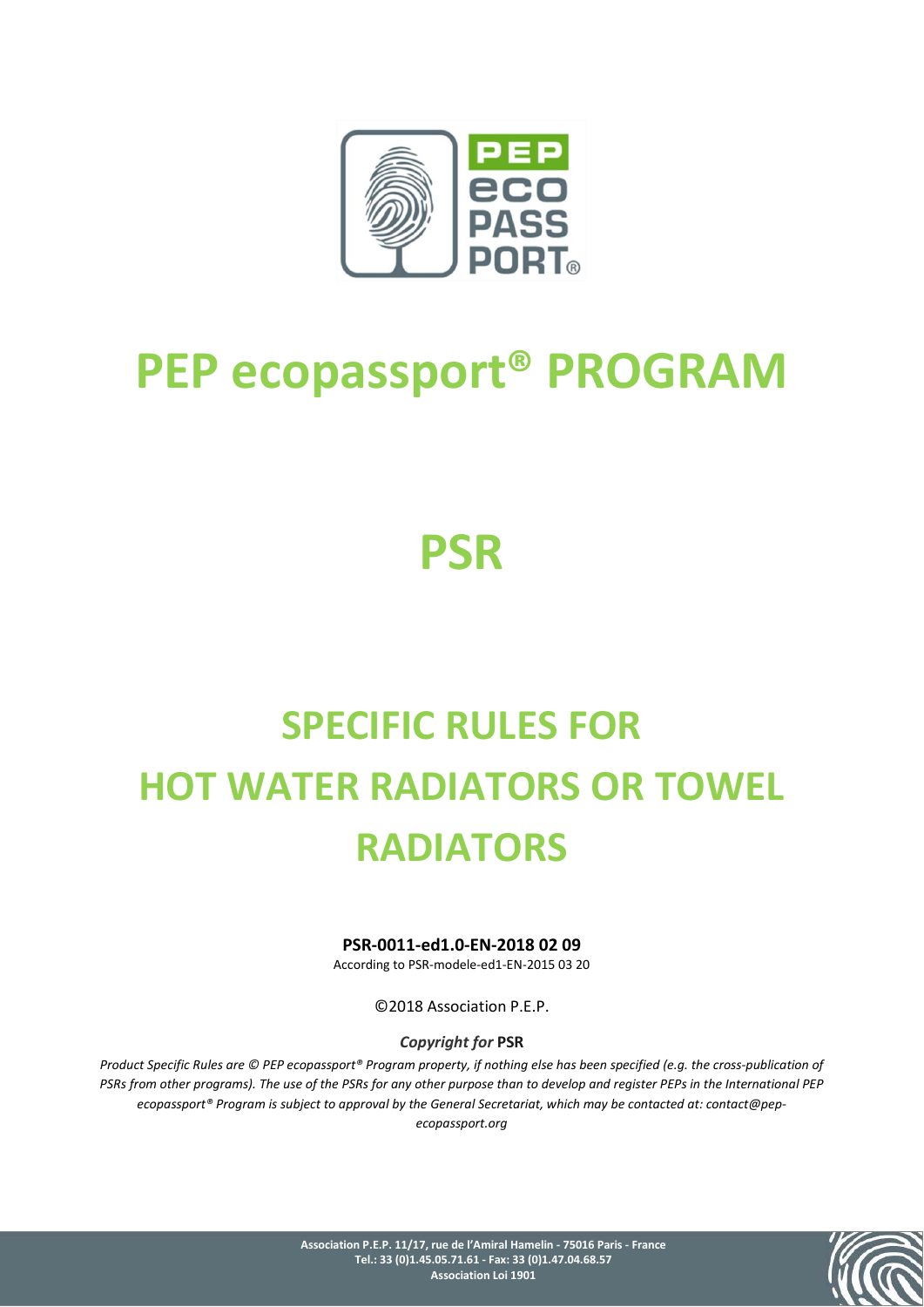# Contents

| 1.    |                                                                                                                            | $\overline{3}$ |
|-------|----------------------------------------------------------------------------------------------------------------------------|----------------|
| 2.    |                                                                                                                            | 4              |
| 2.1.  | Definition of the product families concerned                                                                               | 5              |
| 3.    |                                                                                                                            | 7              |
| 3.1.  | Functional unit and reference flow description                                                                             | 7              |
| 3.2.  | System boundaries                                                                                                          | 8              |
| 3.3.  | Cut-off criteria                                                                                                           | 9              |
| 3.4.  | Specific allocation rule                                                                                                   | 9              |
| 3.5.  | Development of scenarios (default scenarios)                                                                               | 10             |
| 3.6.  | Rule(s) for extrapolation to a homogeneous environmental family                                                            | 18             |
| 3.7.  | Rules applying to joint environmental declarations                                                                         | 21             |
| 3.8.  | Requirements concerning the collection of primary and secondary data                                                       | 21             |
| 3.9.  | Data quality evaluation                                                                                                    | 22             |
| 3.10. | Calculation of environmental impact                                                                                        | 22             |
| 4.    | Drafting of the Product Environmental Profile <b>Constitution of the Constitution</b> of the Product Environmental Profile | 22             |
| 4.1.  | General information                                                                                                        | 22             |
| 4.2.  | Constituent materials                                                                                                      | 23             |
| 4.3.  | Additional environmental information                                                                                       | 23             |
| 4.4.  | Environmental impacts                                                                                                      | 24             |
| 5.    |                                                                                                                            | 25             |
| 5.1.  | Glossary                                                                                                                   | 25             |
| 5.2.  | References                                                                                                                 | 26             |
| 5.3.  | Assumption and definition of calculation parameters for the use stage                                                      | 26             |
| 5.4.  | Declaration of conformity                                                                                                  | 27             |
|       |                                                                                                                            |                |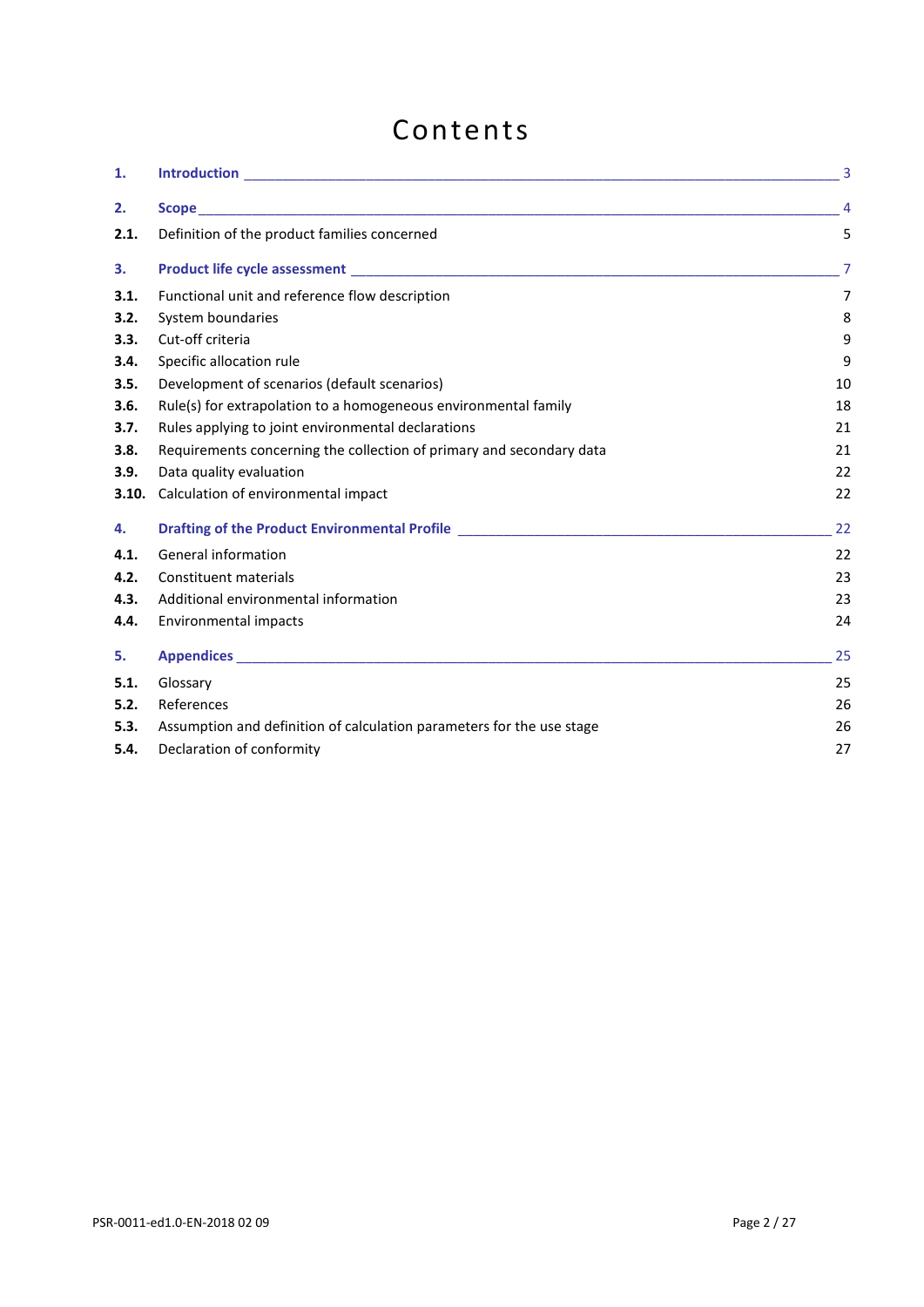# <span id="page-2-0"></span>**1. Introduction**

This reference document complements and explains the Product Environmental Profile Drafting Rules defined by the PEP ecopassport<sup>®</sup> program (PEP-PCR ed.3-EN-2015 04 02), available at [www.pep](http://www.pep-ecopassport.org/)[ecopassport.org.](http://www.pep-ecopassport.org/)

It defines the additional requirements applicable to hot water radiators or towel radiators. Compliance with these requirements is necessary to:

- Qualify the environmental performance of these products on an objective and consistent basis.
- Publish PEPs compliant with the PEP ecopassport® program and international reference standards.<sup>1</sup>

This reference document was drawn up in compliance with the open, transparent rules of the PEP ecopassport® program with the support of stakeholders and professionals in the hot water radiators or towel radiators market and the interested parties.

| <b>PEP</b><br>eco<br><b>PASS</b><br><b>PORT</b> ® | www.pep-ecopassport.org                                                                                                                                                                             |
|---------------------------------------------------|-----------------------------------------------------------------------------------------------------------------------------------------------------------------------------------------------------|
| <b>PSR</b> reference                              | PSR-0011-ed1.0-EN-2018 02 09                                                                                                                                                                        |
| <b>Critical review</b>                            | The third-party Critical review was carried out by EVEA.<br>The declaration of conformity published on 16/01/2018 can be found in the<br>Appendices.                                                |
| <b>Availability</b>                               | The Critical review report is available on request from the P.E.P. Association<br>contact@pep-ecopassport.org                                                                                       |
| <b>Scope</b><br>of validity                       | The critical review report and the declaration of conformity remain valid within 5<br>years or until the PEP Drafting Rules, or the normative reference texts to which they<br>refer, are modified. |

 $\overline{a}$ 

<span id="page-2-1"></span><sup>1</sup> ISO 14025, ISO 14040 and ISO 14044 standards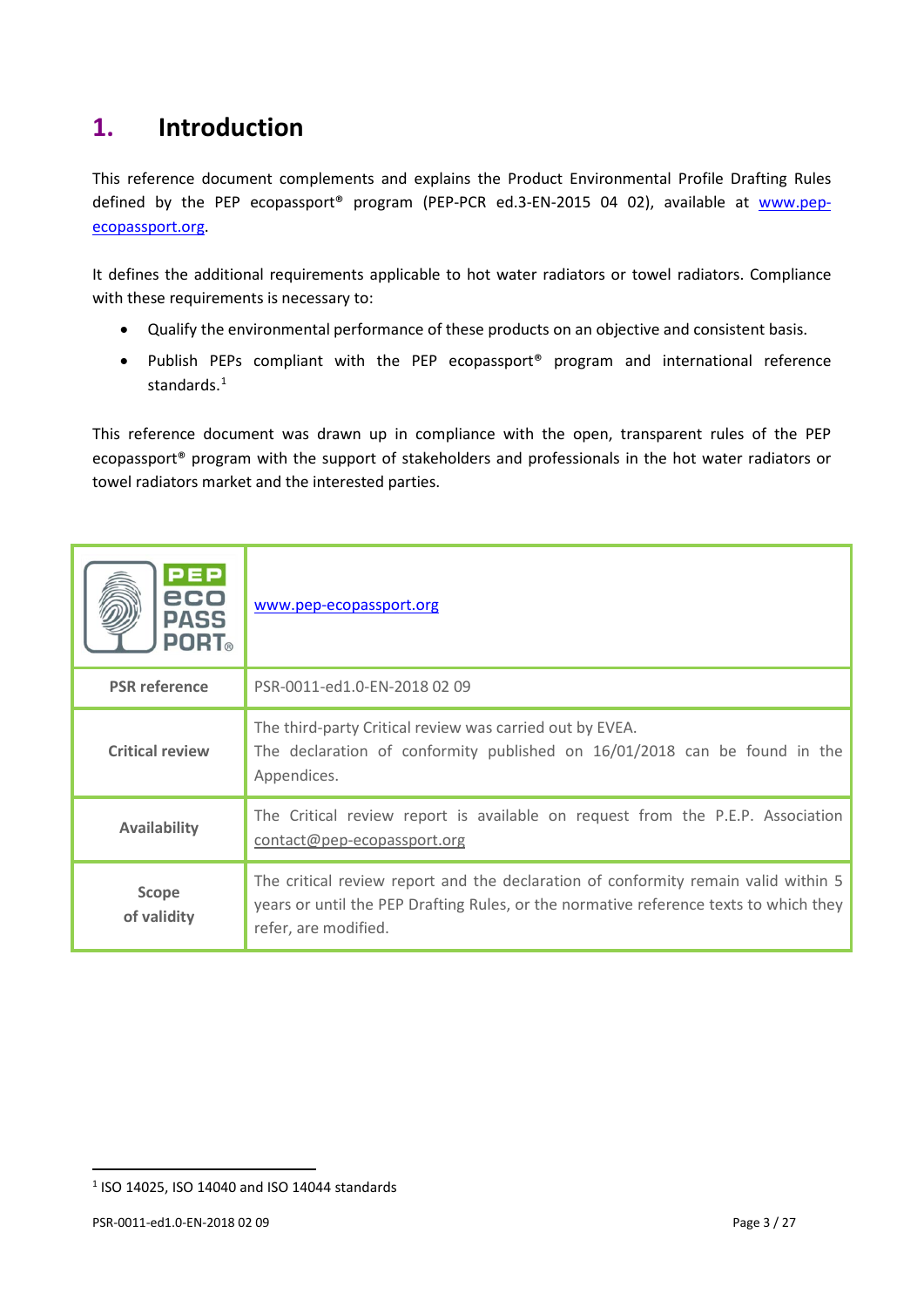# <span id="page-3-0"></span>**2. Scope**

In accordance with the general instructions of the PEP ecopassport<sup>®</sup> program (PEP-General instructionsed4.1-EN-2017 10 17) and additional to the PCR, "Product Category Rules", (PEP-PCR ed.3-EN-2015 04 02) of the PEP ecopassport® eco-declaration program, this document sets out the specific rules for hot water radiators or towel radiators and defines the product specifications to be adopted by manufacturers in the development of their product environmental profiles (PEPs) particularly with regard to:

- the technology and its type of application,
- the reference lifetime taken into account for the products' Life Cycle Assessment (LCA),
- the conventional use scenarios to be adopted during the product use stage.

The main purpose of these specific rules is to provide manufacturers of hot water radiators or towel radiators with a common basis for the development of their product life cycle assessments. The different available technologies are therefore presented:

- Static hot water radiators
- Fan-assisted hot water radiators
- Towel radiators
- Mixed or fan-assisted mixed radiators

These specific rules cover static and fan-assisted hot water radiators whose main heating element is characterised by the harmonised EN 44[2](#page-3-1)<sup>2</sup> standards and holders of the CE Marking under the provisions of regulation (EU) [3](#page-3-2)05/2011<sup>3</sup>. Hot water trench convectors are also covered and characterised using the rules described in the EN 442 standard.

The rules concerning fan-assisted and/or mixed hot water radiators come from the EN 16[4](#page-3-3)30<sup>4</sup> standard.

These specific rules do not apply to other hot water central heating devices integrated in the structure, such as heated floors or ceilings, whose installation, use, and end-of-life stages and lifetimes are different.

l

<span id="page-3-1"></span><sup>&</sup>lt;sup>2</sup> See the sources used in Section 5.2 of the present document.

<span id="page-3-2"></span><sup>&</sup>lt;sup>3</sup> See the sources used in Section 5.2 of the present document.

<span id="page-3-3"></span><sup>4</sup> See the sources used in Section 5.2 of the present document.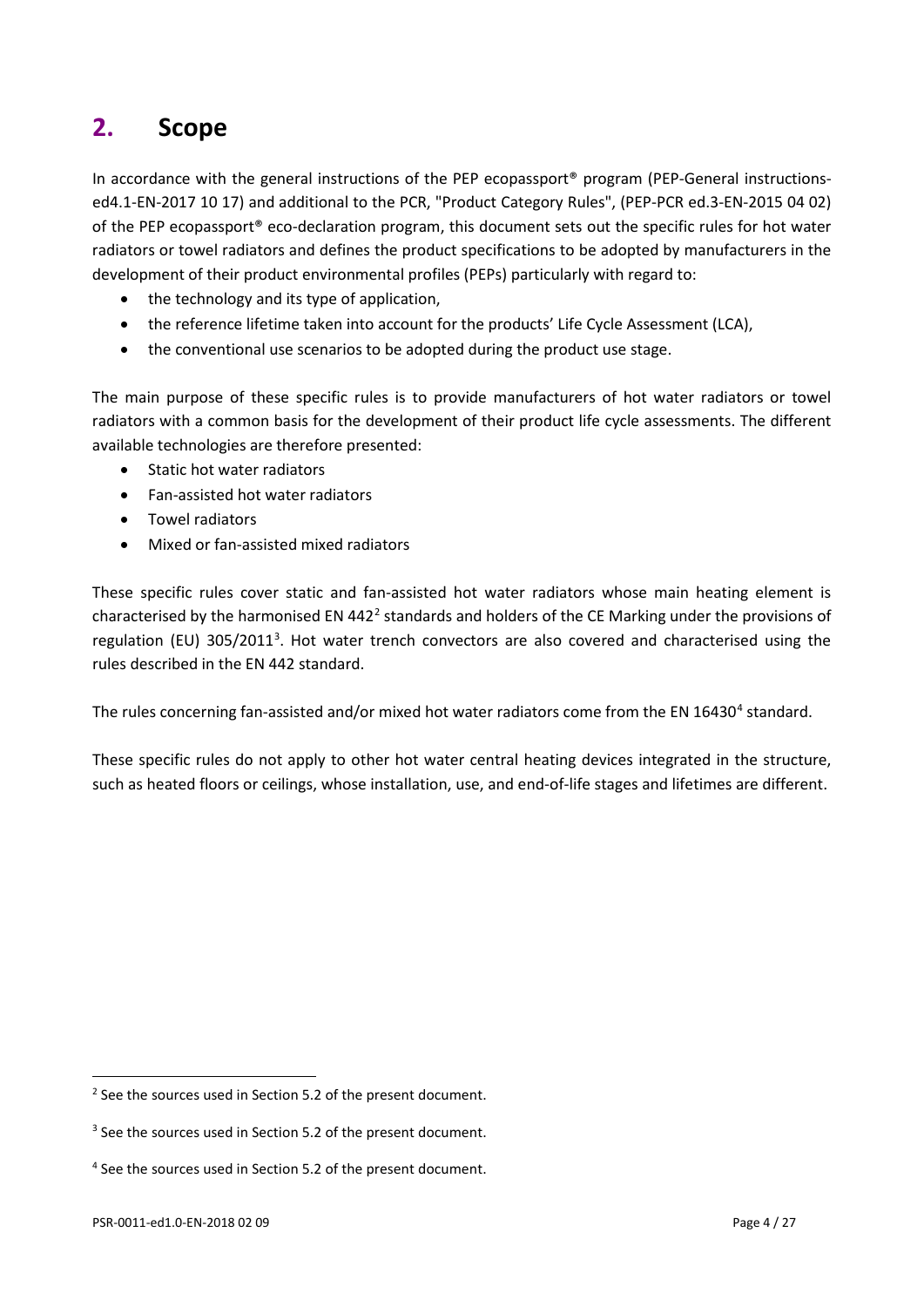## <span id="page-4-0"></span>**2.1.** Definition of the product families concerned

#### **2.1.1.** Passive devices (Family 1)

#### **2.1.1.1.** Static hot water radiator

Can be called a static hot water radiator according to the EN 442-1 standard:

"Hot water central heating radiator made of a given material (steel, aluminium, cast iron, etc.) and of different types, with an output capacity defined according to EN 442, for space heating via natural convection and radiation, and not equipped with a control system."

It comes in different types:

- horizontal steel panel radiators
- vertical steel panel radiators
- cast iron radiators
- aluminium radiators
- hot water convectors
- horizontal flat tube decorative radiators
- vertical flat tube decorative radiators
- horizontal round tube decorative radiators
- vertical round tube decorative radiators
- towel radiators
- multi-column radiators
- fin radiators or trench convectors.

#### *2.1.1.1.1. Case of hot water towel radiators*

Can be called a "hot water towel radiator", a product comprising at least:

- A main heating element in the form of a central heating radiator whose energy comes from a hot water source,
- A bleed valve, drain plug, and plugs,
- Mounts.

A hot water towel radiator can also be equipped with:

- A standalone blower system with electric heating element in the air flow,
- A control system built into the device or remote in the surroundings, controlling the blower system at least.

And/or, for a mixed hot water towel radiator:

- An electrical back-up system incorporated into the heating element in the water flow, and/or affixed to the heating element,
- A control system built into the device or remote in the surroundings, controlling the back-up system at least.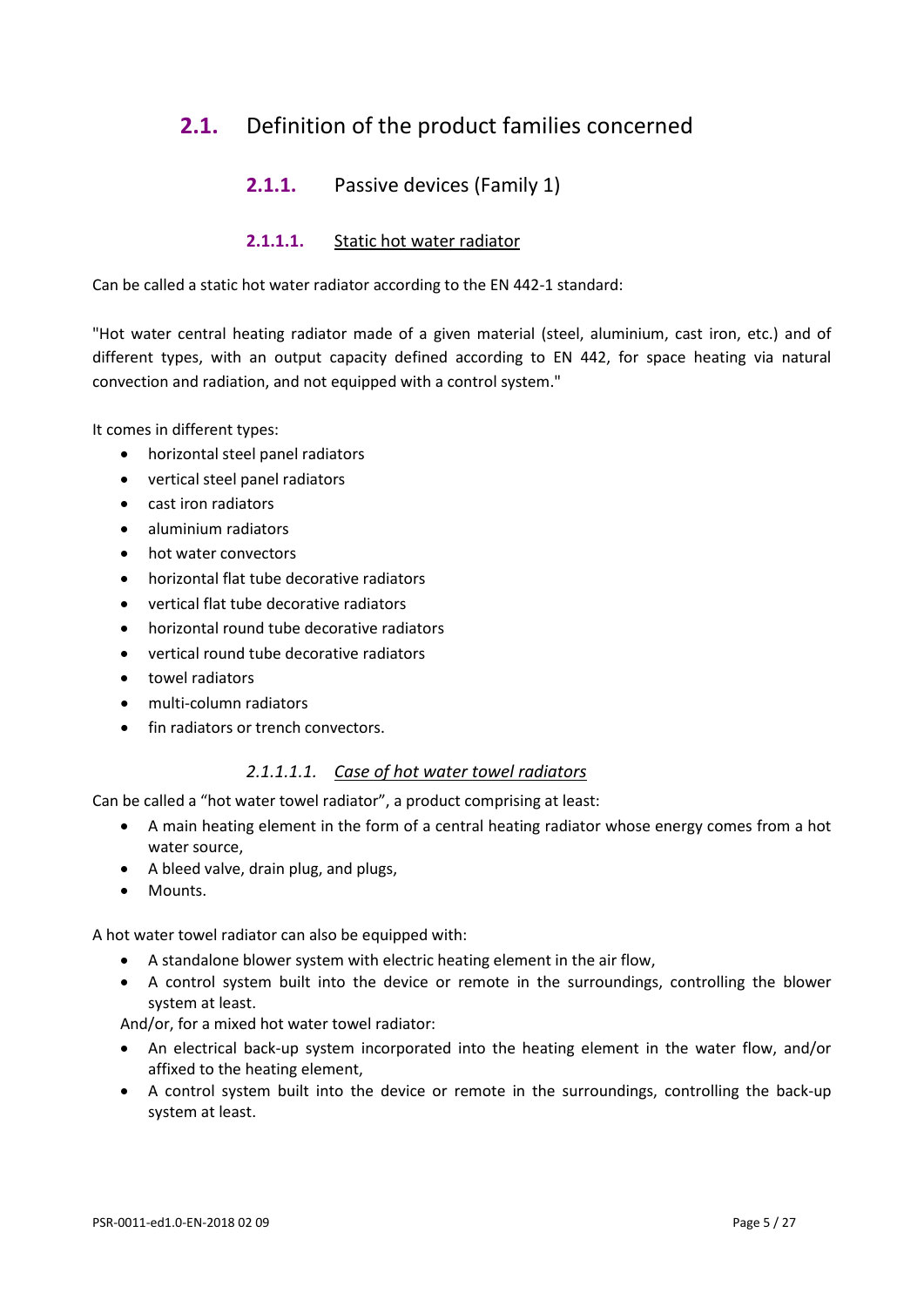#### **2.1.2.** Active devices (Family 2)

#### **2.1.2.1.** Fan-assisted hot water radiator(s)

Can be called a "fan-assisted hot water radiator", a product comprising at least:

- A main heating element in the form of a central heating radiator whose energy comes from a hot water source as defined according to European standard EN442-2 equipped with a forced convection system as defined in European standard 442-2.
- A control system built into the device or remote in the surroundings, controlling the forced convection system at least.
- A manual disconnection device for the fan(s).
- A bleed valve, drain plug, and plugs,
- Mounts.

#### **2.1.2.2.** Mixed or fan-assisted mixed hot water radiator(s)

Can be called a "mixed hot water radiator", a product on which the following components are factorymounted and comprise at least:

- A main heating element in the form of a central heating radiator whose energy comes from a hot water source as defined according to European Standard EN 442-2,
- and/or an electrical back-up system built into the heating element in the water flow, and/or affixed to the heating element, and/or a standalone blower system with electrical heating element in the air flow.
- A control system built into the device or remote in the surroundings, controlling the back-up system at least.
- And/or a manual disconnection device for the blower,
- A bleed valve, drain plug, and plugs,
- Mounts.

Can be called a "fan-assisted mixed hot water radiator", a product on which the following components are factory-mounted and comprise at least:

- A main heating element in the form of a central heating radiator whose energy comes from a hot water source as defined according to European standard EN442-2 equipped with a forced convection system as defined in European standard 442-2.
- and/or an electrical back-up system built into the heating element in the water flow, and/or affixed to the heating element, and/or in the air flow.
- A control system built into the device or remote in the surroundings, controlling the back-up system at least.
- A manual disconnection device for the fan(s).
- A bleed valve, drain plug, and plugs,
- Mounts.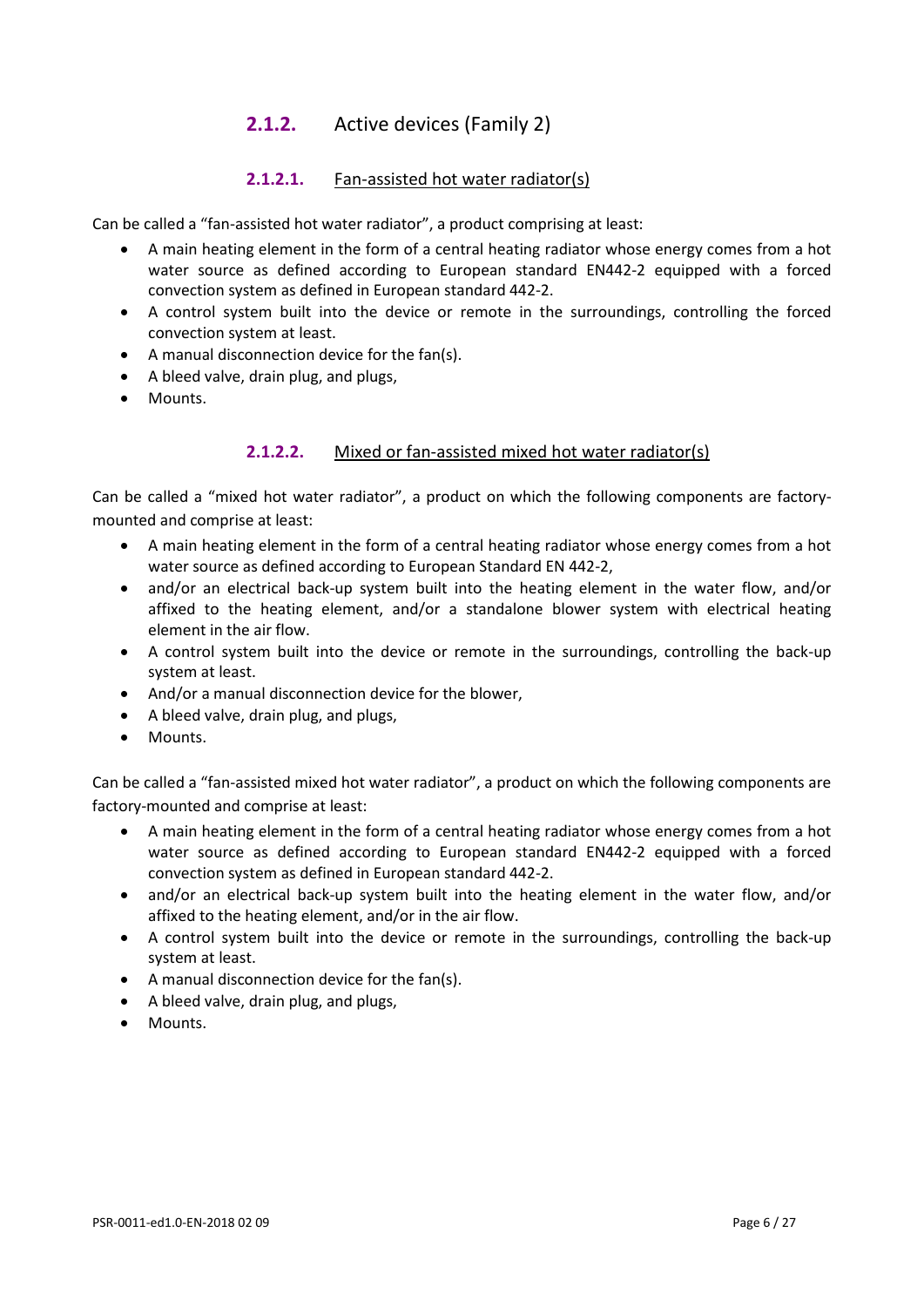# <span id="page-6-1"></span><span id="page-6-0"></span>**3. Product life cycle assessment**

## **3.1.** Functional unit and reference flow description

These specific rules are additional to section "Functional unit and reference flow description" of the current PCR.

#### **3.1.1.** Functional unit

The functional unit associated with radiators, as defined in Section 2.1, "Definition of the product families concerned" is as follows:

#### **"To produce 1 kW of heating as defined by the manufacturer, according to the reference usage scenario and during the XX-year reference lifetime of the product."**

The measurement of this power is defined as follows for:

- static or mixed hot water radiators, or hot water towel radiators, at ΔT 50 according to the EN 442 standard<sup>[5](#page-6-2)</sup>,
- fan-assisted hot water radiators or fan-assisted mixed radiators according to the EN 1[6](#page-6-3)430<sup>6</sup> standard at ΔT 30 at average speed.

For all the stages of the life cycle, the environmental impacts are calculated over a reference lifetime of:

- 50 years for static hot water radiators,
- 17 years for fan-assisted hot water radiators, or mixed and mixed fan-assisted radiators, or for hot water towel radiators.

The reference lifetime of the equipment (XX years) must be specified in the description of the functional unit as indicated above.

#### **3.1.2.** Reference product and reference flow description

These specific rules are additional to section "Functional unit and reference flow description" of the current PCR.

For each of equipment categories defined, the analysis carried out includes the following reference flows:

- A radiator or a hot water towel radiator with a specific reference lifetime and whose energy consumption in use is expressed in kWh according to the use scenario described in section 3.5.4.2 "Active equipment (family 2)" of these specific rules for active equipment, and for passive equipment (family 1), no energy consumption is required in the use stage.
- Its packaging,

 $\overline{a}$ 

• Any products or components required for installation and use.

<span id="page-6-2"></span><sup>&</sup>lt;sup>5</sup> See the sources used in Section 5.2 of the present document.

<span id="page-6-3"></span><sup>&</sup>lt;sup>6</sup> See the sources used in Section 5.2 of the present document.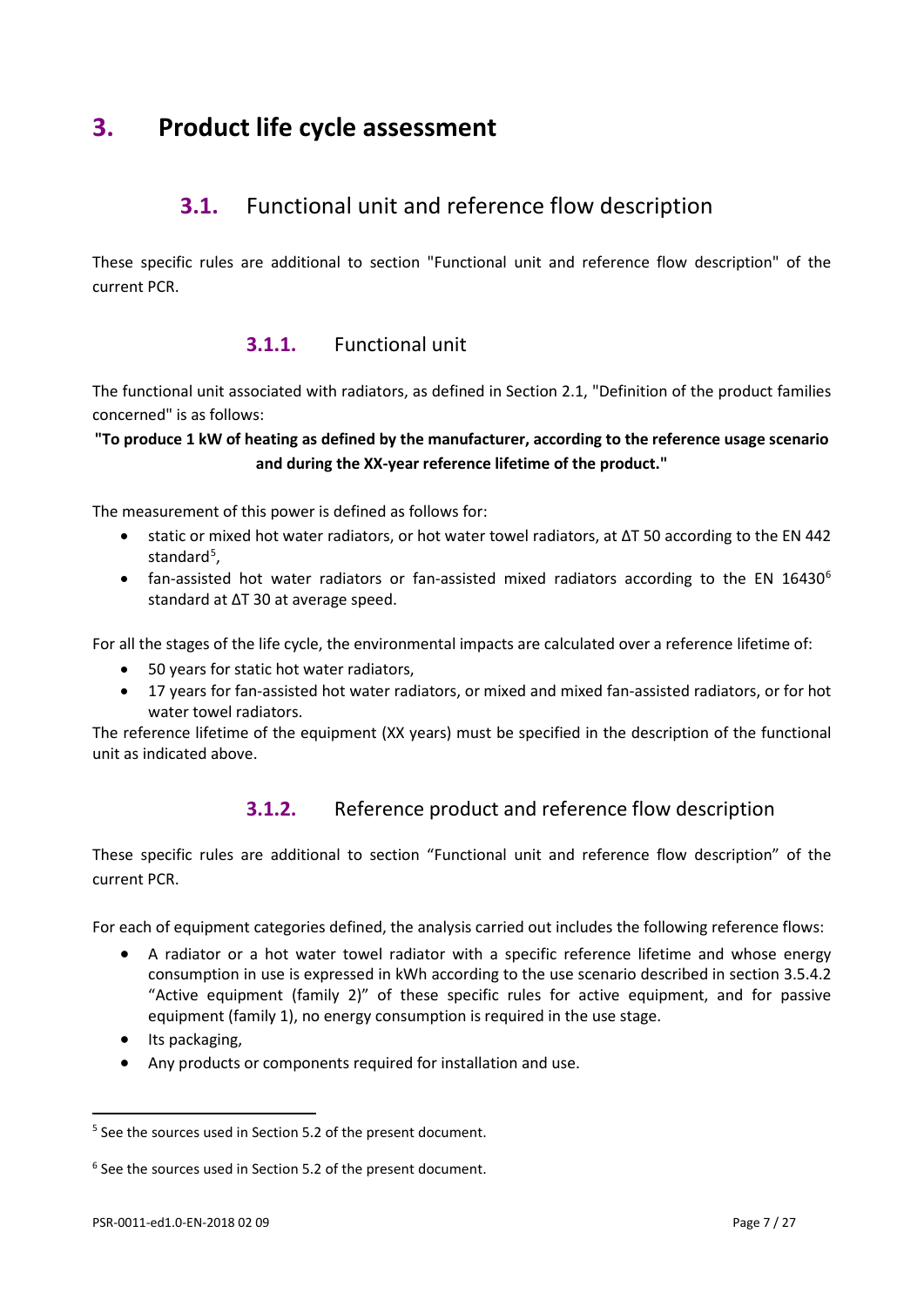The declared energy consumptions in the use stage in the reference flow must be estimated for the supply of 1 kW of heating and based on Section 3.5.4 "Use stage" of the present specific rules.

For a hot water radiator whose expression for energy consumption in use is specified in kWh of final energy according to a use scenario, the energy consumptions relating to the following active components are taken into account:

- fan(s) in the case of fan-assisted radiators,
- electrical back-up system whose power, compatible with the heating element, is the highest,
- blower back-up system whose power, compatible with the heating element, is the highest,
- consumption of electronic components in standby mode.

In the context of a PEP for a range of products, extrapolation rules will apply to all the reference products, as described in section 3.6 "Rules for extrapolation to a homogeneous environmental family". In this case, the analysis will be carried out on the reference product, which is defined as follows:

- power output equivalent to 1000 W for each type if several types are covered by the PEP or, for a towel radiator, on a radiator of power output equivalent to 600 W.
- During the reference lifetime,
- For active devices, whose energy consumption in the usage stage is expressed in kWh of final energy according to the usage scenario described in section 3.5.4.2 "Active devices (Family 2)" of the present specific rules.

<span id="page-7-0"></span>If the range of this product type does not contain any 1000 W or 600 W devices, the analysis is applied to the device with the nearest power rating. This should be justified in the LCA report and mentioned in the PEP.

## **3.2.** System boundaries

These specific rules are additional to section "System boundaries" of the current PCR.

#### **3.2.1.** Manufacturing stage

The accessories for regulation (e.g. manual or thermostatic taps) and connection to the network such as balancing T-pieces are not included and are subject to a specific declaration unless supplied with the hot water radiator supplied by the manufacturer.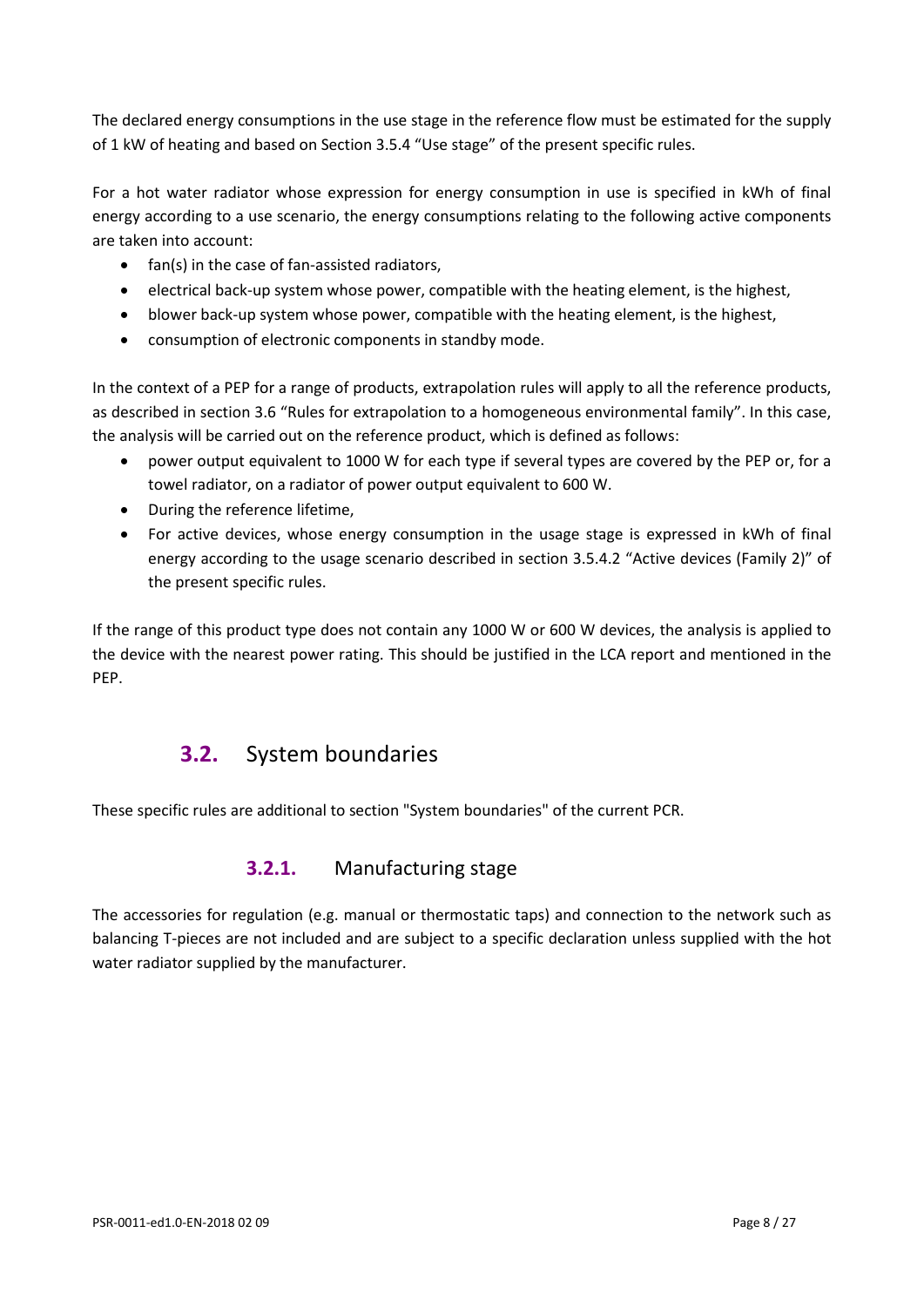#### **3.2.2.** Distribution stage

For this stage, the rules defined in the current PCR apply.

#### **3.2.3.** Installation stage

Conventionally, the installation of a radiator or towel radiator can involve:

- Modifications to the structure (e.g. masonry work, connection to the electrical network, addition of cladding for better aesthetic integration of the device in the building). Any modification to the structure and/or addition of elements not anticipated by the manufacturer is excluded from the scope of the study. The real impact of these operations must be calculated by the user of the declaration if desired according to the installation elements used during the worksite phase.
- The sanitary installation (e.g. sink, taps, etc.) and the associated structure modifications. These parameters are excluded from the scope of the study and are subject to a specific declaration.
- The water consumption related to the commissioning of devices is excluded from the scope of the analysis and must be taken into consideration on the scale of the building.
- The treatment of packaging waste is, however, included. The packaging waste produced during the installation phase should be disposed of by the installer once the equipment has been installed.

#### **3.2.4.** Use stage

Once the unit is installed, the use stage includes:

- For active devices, an energy consumption
- Water consumption necessary to maintain pressure in the distribution circuit. This consumption is excluded from the scope of the study because it is considered negligible.
- Any draining and unclogging of the heating circuit and devices are excluded from the scope of the analysis.

#### **3.2.5.** End-of-life stage

<span id="page-8-0"></span>For this stage, the rules defined in the current PCR apply.

## **3.3.** Cut-off criteria

<span id="page-8-1"></span>The specific rules specified in section "Cut-off criteria" of the current PCR apply.

## **3.4.** Specific allocation rule

These specific rules are additional to section "Rules for allocation between co-products" of the current PCR.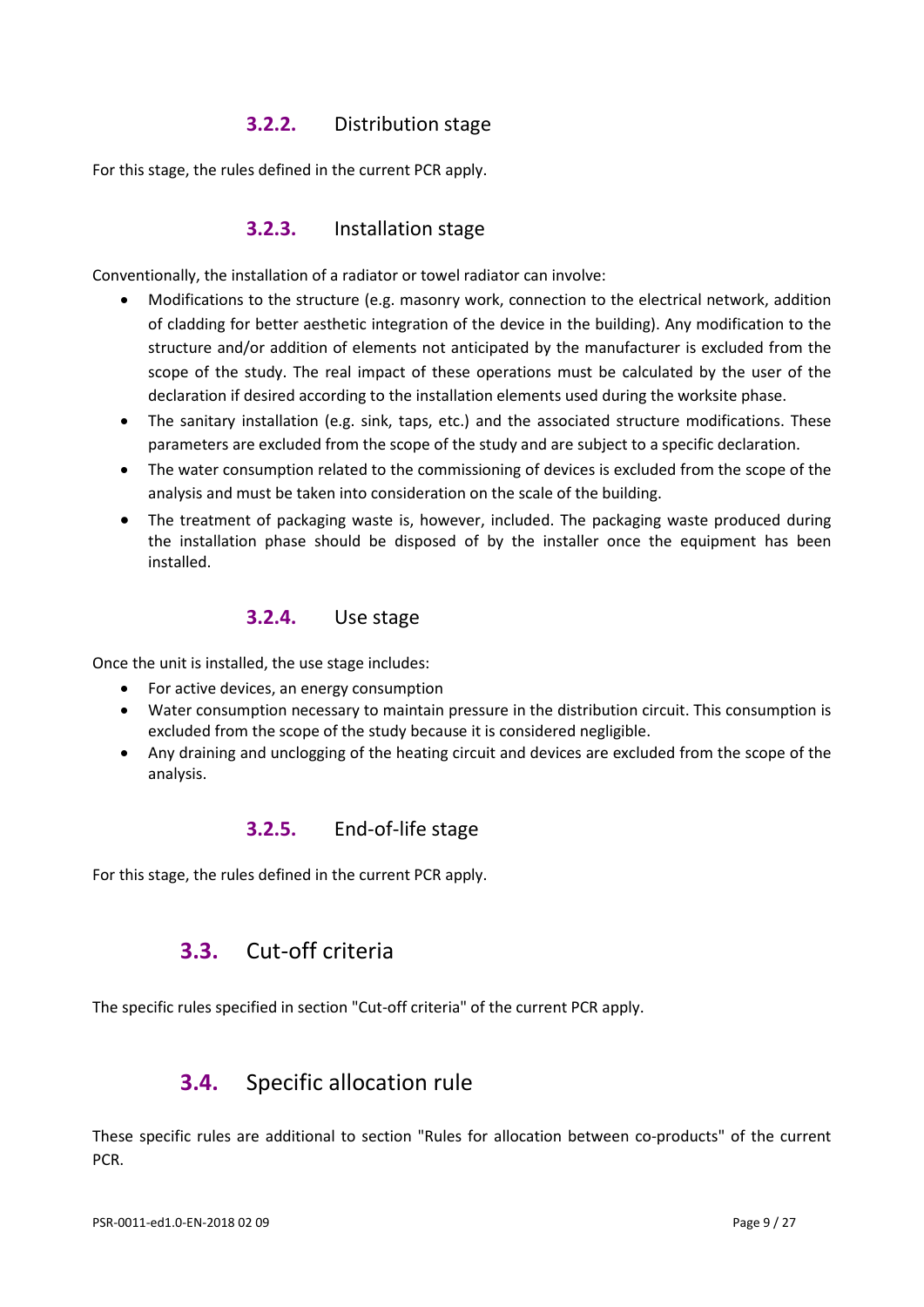<span id="page-9-0"></span>Where primary data are shared with products other than those covered by these specific rules, the impact calculation is determined according to the mass of products manufactured.

# **3.5.** Development of scenarios (default scenarios)

These specific rules are additional to the section on "Development of scenarios (default scenarios)" of the current PCR.

#### **3.5.1.** Manufacturing stage

A RADIATOR or TOWEL RADIATOR consists of components that are:

- components directly made by the manufacturer
- or components ready to be fitted together.

The rules defined in section 3.8 "Requirements for collecting primary and secondary data" of these specific rules apply.

#### **3.5.1.1.** Waste generated during the manufacturing stage

Waste generation and treatment are included in the manufacturing stage.

Manufacturers can dispose of manufacturing waste themselves or arrange for it to be disposed of. The LCA report shall specify how the manufacturer, or any person working for him or on his behalf fulfils the requirements of these stages, by distinguishing between hazardous manufacturing waste and nonhazardous manufacturing waste and providing evidence of such claims.

Where known, the treatment processes (reuse, recycling, energy recovery, landfill, incineration without recovery) must be presented and justified in the LCA report, and the associated environmental impacts must be taken into account as indicated in section 2.5.6 on "Product end-of-life treatment scenarios" of the PCR in force.

For product recovery (recycling, re-use or incineration as fuel for energy production), environmental impacts must be considered in the life cycle analysis for radiators or hot water towel radiators, as shown in section 2.5.6 "Product end of life treatment scenarios" from the current PCR.

The justification for the treatment processes must then be accompanied in the LCA report by the justification for the treatment systems and the recovery rate for each type of waste (e.g. via an annual report on the end-of-life processing of equipment by an eco-organisation).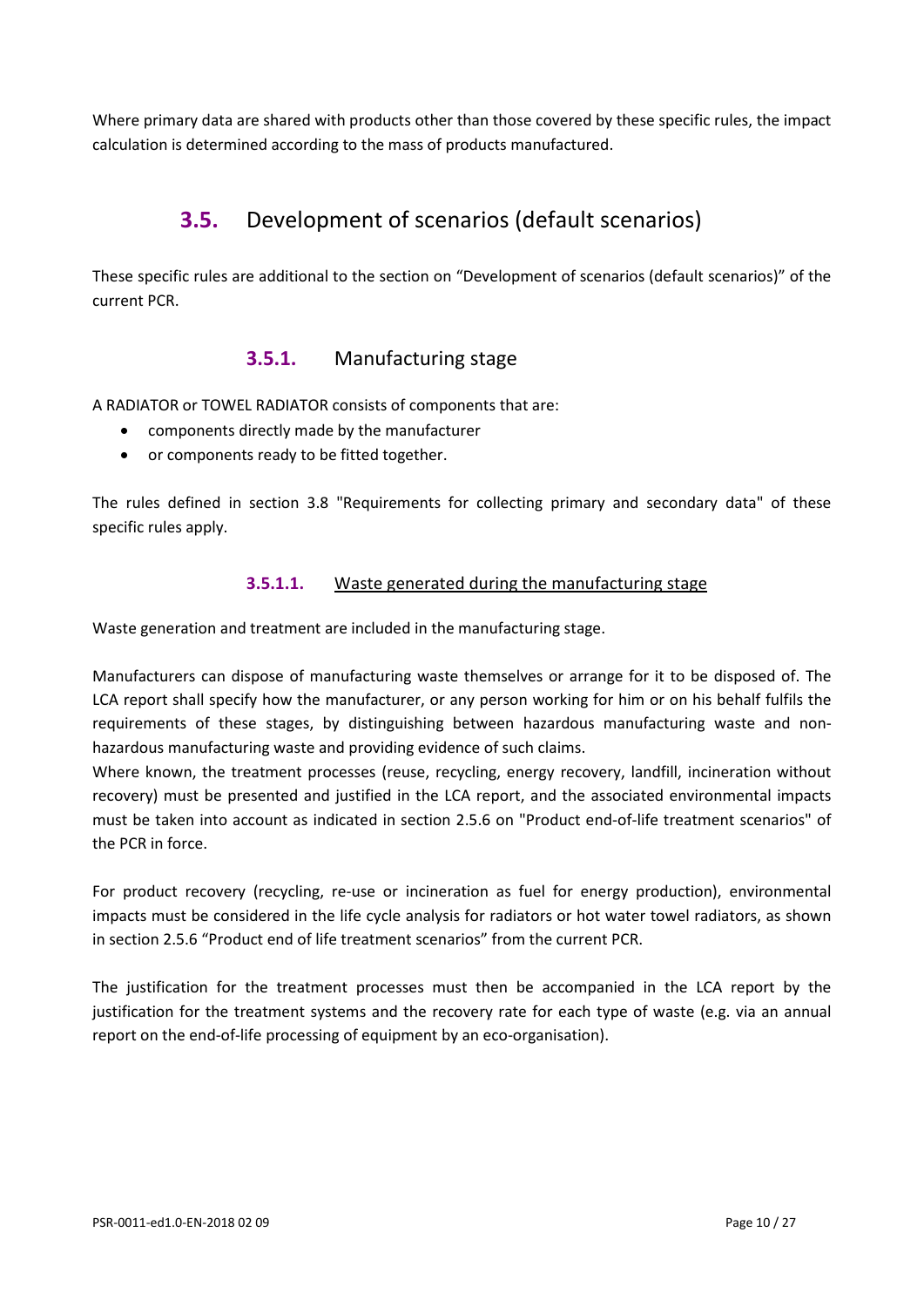When the manufacturer does not provide evidence of the processes used to treat the waste generated during the manufacturing stage of the device in question, the treatment process shall be calculated by default as follows:

Mass of raw product  $x$  0.30 = 50% of incinerated waste (without waste-to-energy recovery) and 50% of buried waste.

When the worst performer value is used by default, no waste-to-energy recovery will be taken into account. The production (30% of waste) of this lost material must be taken into account.

By sector-based agreement, the transport stage for this waste shall be taken into account, assuming that it is trucked over a distance of 100 km.

#### **3.5.2.** Distribution stage

The distribution stage must be analysed in accordance with the PCR section 2.5.3 "Transport scenario" of the PCR.

#### **3.5.3.** Installation stage

The installation phase includes any process, component, energy or consumption and/or emission required to install a radiator or towel radiator.

If a wall mount is already counted in the LCA in the manufacturing stage, this element should not be considered in the installation stage.

In the absence of a wall mount, the LCA report specifies all the elements required to install the radiators or hot water towel radiators. These elements must be described and inventoried in the LCA report in the installation stage.

#### **3.5.3.1.** Waste generated during the installation phase

The end of life of the packaging, whose production is taken into account during the manufacturing stage, is taken into account during the installation stage.

The packaging waste from produced during the installation stage is classed as non-hazardous waste and, in principle, shall be disposed of by the installer once the equipment has been installed.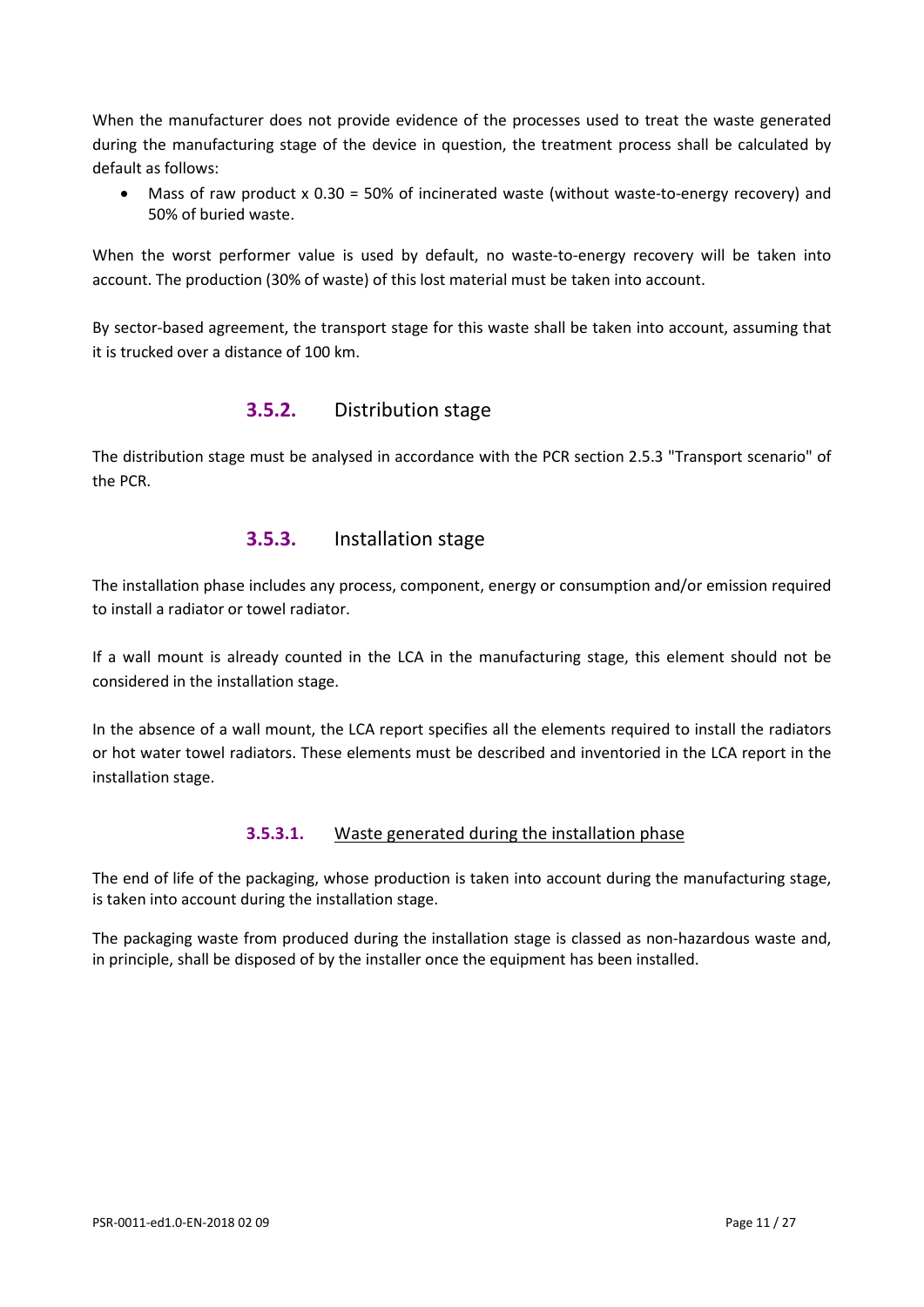Its processing is calculated as follows, by default<sup>[7](#page-11-0)</sup>:

| On the packaging mass                                                                            | Cardboard, wood, corn starch,<br>cellulose | <b>Plastic and other products</b><br>considered as non-hazardous waste |  |  |  |
|--------------------------------------------------------------------------------------------------|--------------------------------------------|------------------------------------------------------------------------|--|--|--|
| Percentage of packaging recycled at<br>end of life                                               | 89%                                        | 21%                                                                    |  |  |  |
| Percentage of packaging recovered<br>for energy production at end of life                        | 8%                                         | 32%                                                                    |  |  |  |
| Percentage of packaging incinerated<br>(50%) and buried (50%) without<br>recovery at end of life | 3%                                         | 47%                                                                    |  |  |  |

Any other packaging material must be considered as buried.

By sector-based agreement, the transport stage for this waste shall be taken into account, assuming that it is trucked over a distance of 100 km.

Plastic film, straps, packing notes, labels or any other paper on or inside the package are considered to be insignificant and will not be included in the life cycle assessment for packaging waste if these items represent in total less than 50% of the total mass of the packaging.

**3.5.4.** Use stage

#### **3.5.4.1.** Passive devices (Family 1)

The use stage of static hot water radiators or towel radiators involves no energy consumption after installation of the product.

#### **3.5.4.2.** Active devices (Family 2)

The use stage of fan-assisted hot water radiators, or mixed and mixed fan-assisted radiators, involves the following once the product is installed:

- An energy consumption,
- Consumption by electronic components in standby mode.

Energy consumption of fan-assisted hot water radiators, or mixed and mixed fan-assisted radiators, is expressed in kWh of final energy, as specified for the reference product study, described in section 3.1 "Functional unit and reference flow description" of these specific rules, using the component families identified below.

The calculation of energy consumption in the use stage is based on assumptions that are defined and justified in Section 4 "Appendices" of these specific rules.

l

<span id="page-11-0"></span> $<sup>7</sup>$  Extract from the ADEME "Recycling report 1999-2008: Materials and recycling listed by sector - general summary",</sup> 2010, in particular page 63.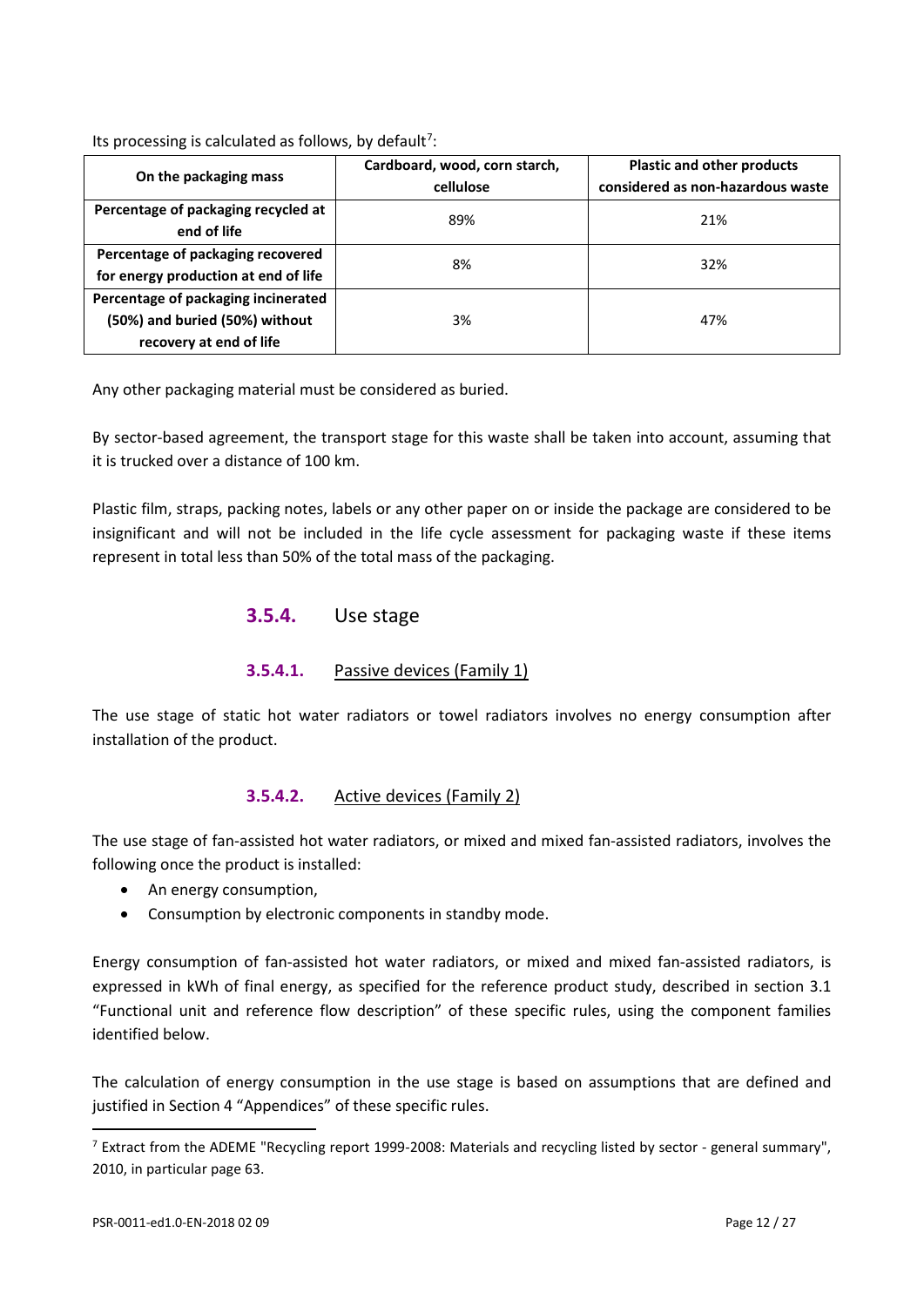#### **3.5.4.3.** Energy consumption of fan-assisted hot water radiators

The total electricity consumption of a fan-assisted hot water radiator during the reference lifetime is as follows:

$$
C_{\text{tot}} \left( \text{in kWh} \right) = \left[ \left( C_{\text{standby}} + C_{\text{fan}} \right) \right] * \text{RLT}
$$

#### Where:

 $C_{\text{tot}}$  = total electricity consumption of a hot water radiator over its reference lifetime expressed in kWh Cstandby = annual standby electricity consumption of a hot water radiator expressed in kWh/year  $C_{fan}$  = annual electricity consumption in heating mode of a hot water radiator expressed in kWh/year RLT = reference lifetime of the product expressed in years

#### *3.5.4.3.1. Default consumption in standby mode*

The energy consumption in standby mode of a fan-assisted hot water radiator corresponds to the consumption of the fan control device.

The minimum standby mode duration to be taken into account for the energy consumption calculation is defined in Section 4 "Appendices" of these specific rules.

By default, this consumption outside the heating period is:

 $C_{\text{standby}}$  (kWh/yr) = (2 x (8760- 4368))/1000 = 8.78 kWh/yr

The power considered outside the heating period is 2 W.

#### *3.5.4.3.2. Consumption by the ventilation system*

The energy consumption in heating mode is determined according to:

- The power absorbed by the electrical components (expressed in watts) of the reference product, including the fan(s) at medium speed
- The number of hours of operation per year (i.e. 4368 hours)

 $C_{fan}$  (kWh/yr) = ( $P_e$  x 4368) / 1000

#### Where:

 $P_e$  = Electrical power absorbed by the fan(s) at medium speed, in watts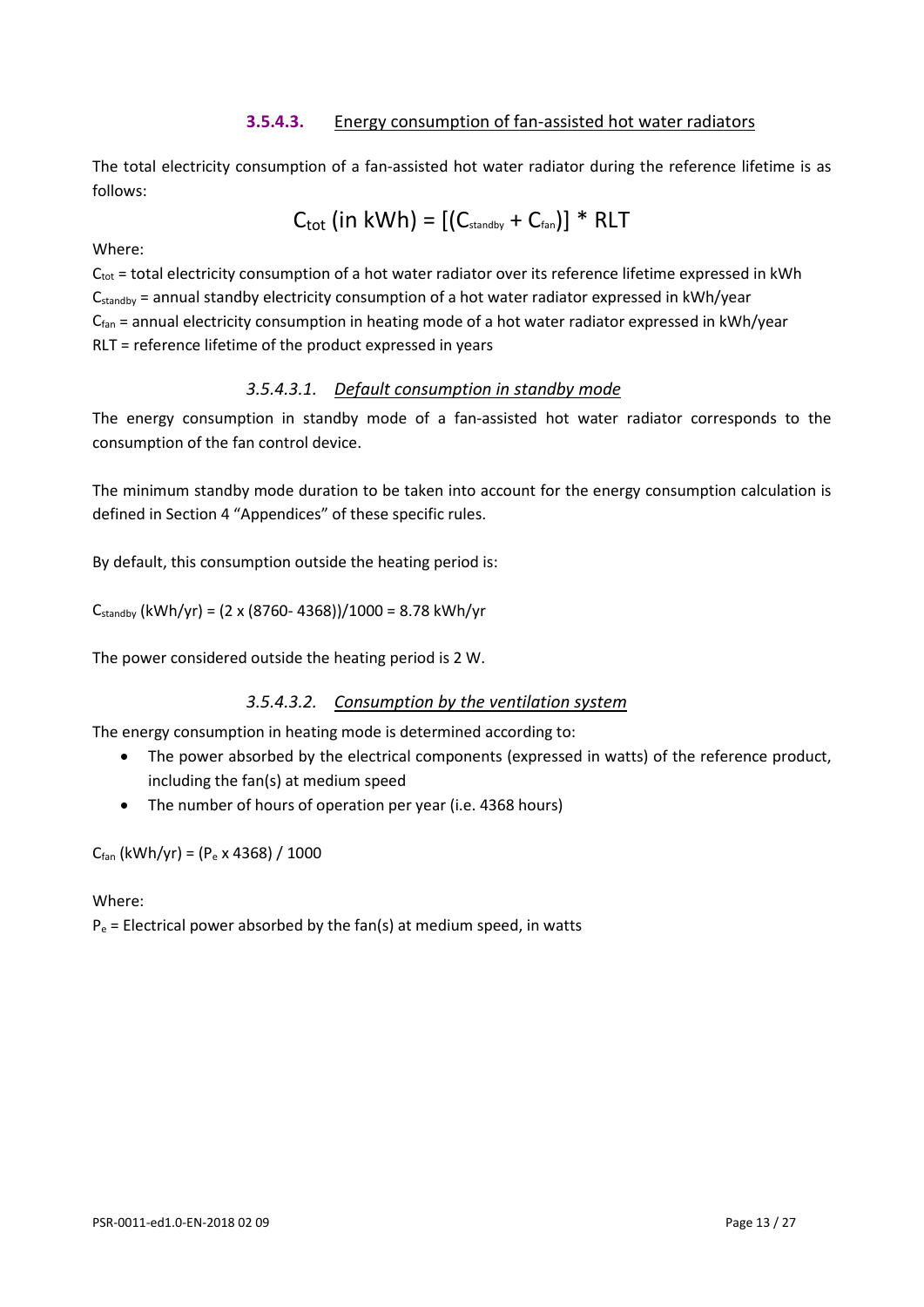#### **3.5.4.4.** Energy consumption by the mixed hot water radiators and mixed hot water towel radiators

The total electricity consumption of a hot water radiator or mixed towel radiator during the reference lifetime is as follows:

$$
C_{\text{tot}}(in kWh) = [(C_{\text{standby}} + C_{\text{back-up}})] * RLT
$$

Where:

 $C_{\text{tot}}$  = total electricity consumption of a hot water radiator or towel radiator over its reference lifetime expressed in kWh

C<sub>standby</sub> = annual standby electricity consumption of a hot water radiator or towel radiator expressed in kWh/year

 $C_{\text{back-up}}$  = annual electricity consumption of electrical back-up equipment, expressed in kWh RLT = reference lifetime of the product expressed in years

#### *3.5.4.4.1. Default consumption in standby mode*

The energy consumption in standby mode of a mixed hot water radiator corresponds to the consumption of the back-up equipment control device.

The minimum standby mode duration to be taken into account for the energy consumption calculation is defined in Section 4 "Appendices" of these specific rules.

By default, this consumption is estimated at 2 W per day in periods when the electrical back-up equipment is not in use, i.e.:

 $C_{\text{standby}}$  (kWh/yr) = (2 x (8760 - 180))/1000 = 17.16 kWh/yr

#### *3.5.4.4.2. Consumption of the electrical back-up equipment*

The heating consumption in operation is determined according to:

- The power absorbed by the electrical components, including the electrical backup system
- The number of hours of operation per year (i.e. 180 hours)

The electrical back-up equipment is used in mid-season only (outside heating periods and summertime), two hours per day.

 $C_{back-up}$  (kWh/yr) = ( $P_e \times 180$ ) / 1000

Where:

 $P_e$  = power absorbed (in watts) of the electrical back-up system of the reference product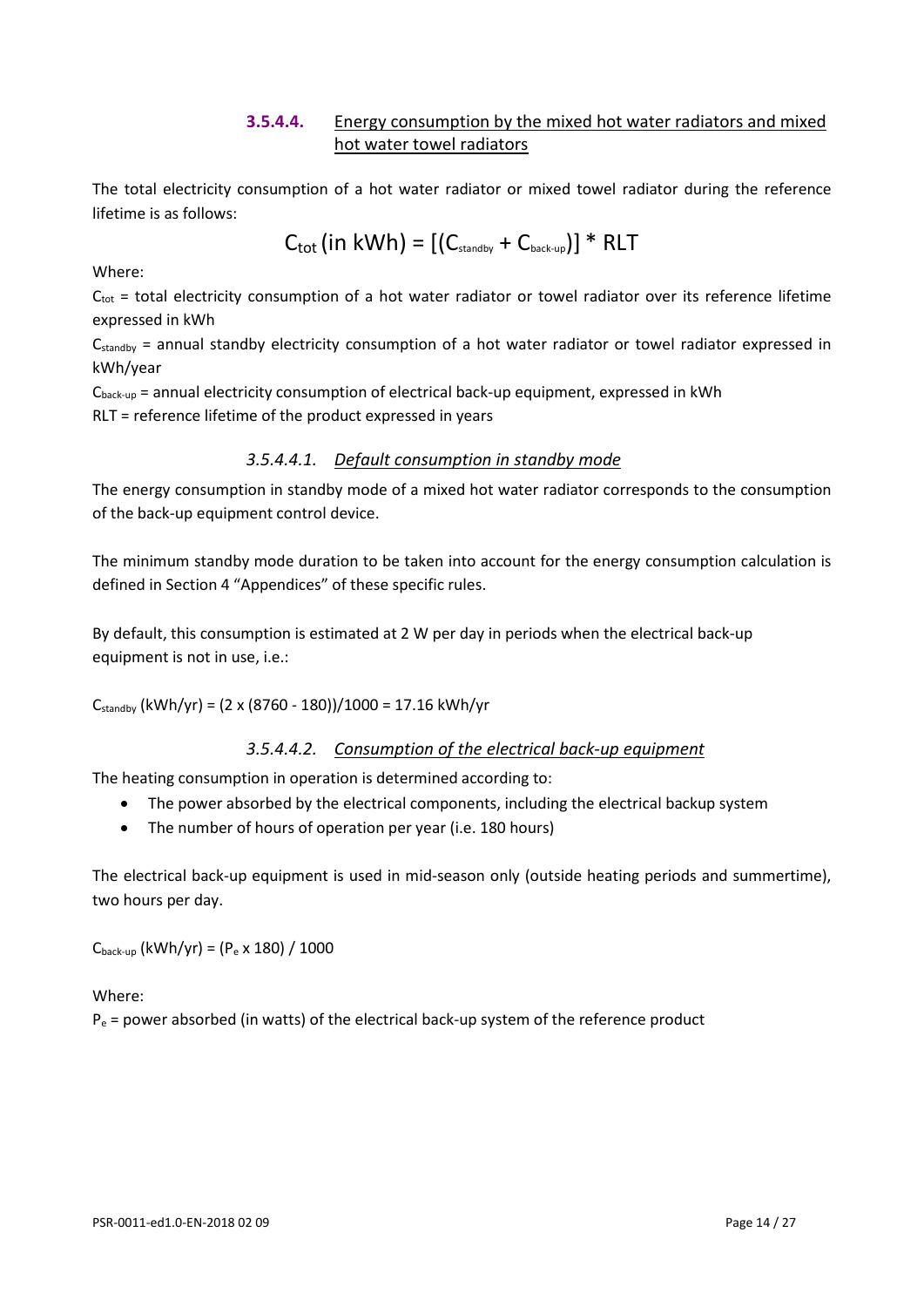#### **3.5.4.5.** Energy consumption of static hot water radiators or hot water towel radiators equipped with a blower system

The total electricity consumption of a hot water radiator or towel radiator with blower system during the reference lifetime is as follows:

$$
C_{\text{tot}}(in kWh) = [(C_{\text{standby}} + C_{\text{blower}})] * RLT
$$

Where:

 $C_{\text{tot}}$  = total electricity consumption of a hot water radiator or towel radiator over its reference lifetime expressed in kWh

 $C_{\text{standby}}$  = annual standby electricity consumption of a hot water radiator or towel radiator expressed in kWh/year

Cblower = annual electricity consumption of back-up equipment per blower system, expressed in kWh RLT = reference lifetime of the product expressed in years

#### *3.5.4.5.1. Default consumption in standby mode*

The energy consumption in standby mode of a hot water radiator or towel radiator with blower system corresponds to the consumption of the blower system control device.

The minimum standby mode duration to be taken into account for the energy consumption calculation is defined in Section 4 "Appendices" of these specific rules.

By default, this consumption is estimated at 2 W per day in heating periods and in summer, i.e.:

 $C_{\text{standby}} = (2 \times (8760 - 180))/1000 = 17.16 \text{ kWh/yr}$ 

#### *3.5.4.5.2. Consumption by the blower system*

The heating consumption in operation is determined according to:

- The power absorbed by the blower system
- The number of hours of operation per year (i.e. 180 hours)

 $C_{\text{blower}}$  (kWh/yr) = (P<sub>e</sub> x 180) / 1000

Where:

 $P_e$  = power absorbed (in watts) by the blower system of the reference product

#### **3.5.4.6.** Energy consumption of the fan-assisted mixed hot water radiators

The total electricity consumption of a fan-assisted mixed hot water radiator during the reference lifetime is as follows:

 $C_{\text{tot}}$  (in kWh) =  $[(C_{\text{standby}} + C_{\text{far}} + C_{\text{back-up}})]$  \* RLT

Where:

 $C_{\text{tot}}$  = total electricity consumption of a hot water radiator over its reference lifetime expressed in kWh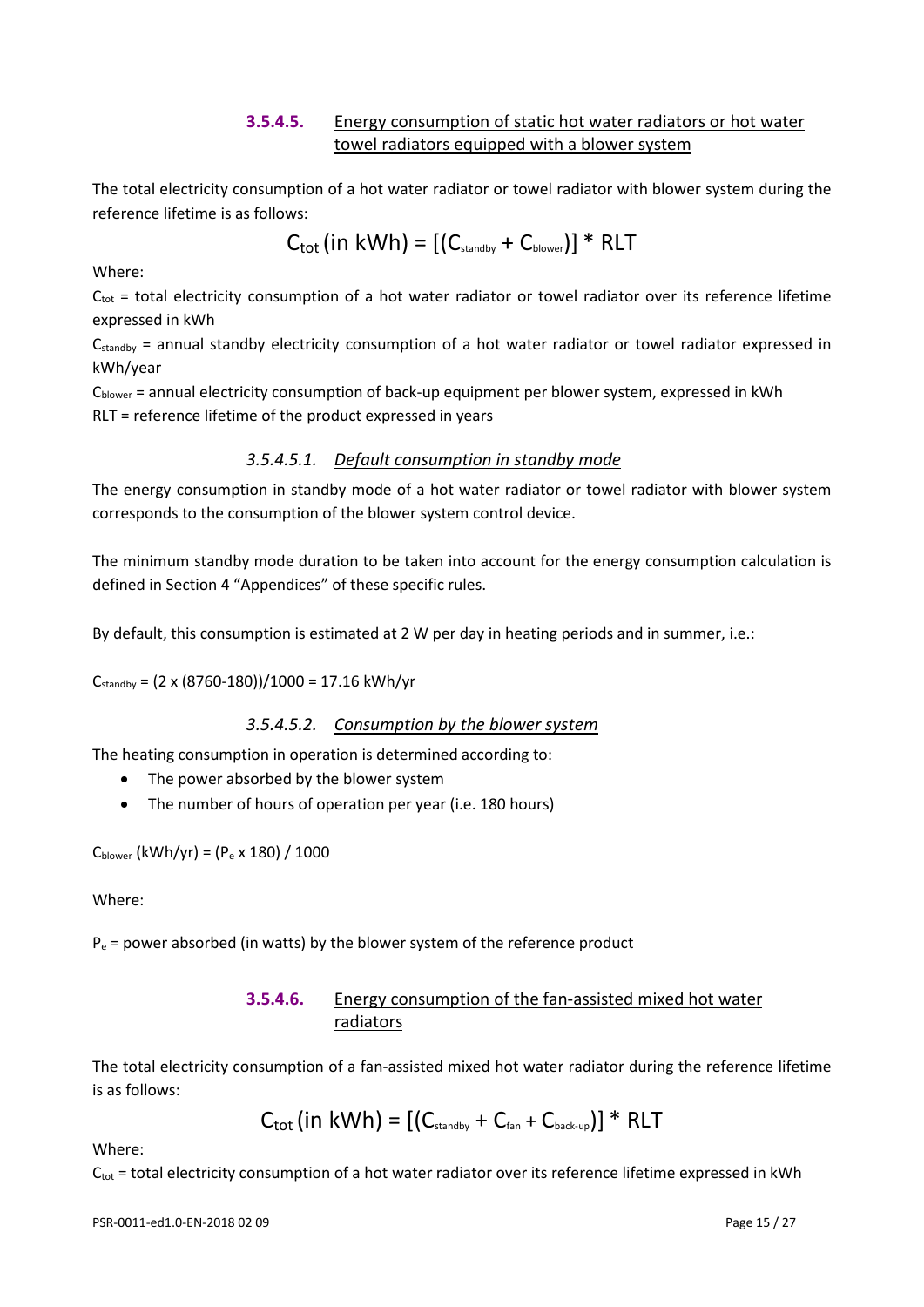Cstandby = annual standby electricity consumption of a hot water radiator expressed in kWh/year

 $C_{fan}$  = annual electrical consumption of fan(s) in heating mode of a hot water radiator, expressed in kWh/year (see Section 3.5.4.1.2 of the present specific rules)

 $C_{\text{backup}}$  = annual electricity consumption of electrical back-up equipment, expressed in kWh/year (see Section 3.5.4.2.2 of these specific rules)

RLT = reference lifetime of the product expressed in years

In this case, the default standby energy consumption is estimated at 2 W per day:

 $C_{\text{standby}} = (2 \times (2232 + 2160 - 180)) / 1000 = 8.42 \text{ kWh/year}$ 

#### **3.5.4.7.** Energy consumption of mixed hot water radiators or mixed hot water towel radiators equipped with a blower system

The total electricity consumption of a mixed hot water radiator or mixed towel radiator equipped with blower system during the reference lifetime is as follows:

 $C_{\text{tot}}$  (in kWh) =  $[(C_{\text{standby}} + C_{\text{blower}} + C_{\text{backup}})]$  \* RLT

Where:

 $C_{\text{tot}}$  = total electricity consumption of a hot water radiator or towel radiator over its reference lifetime expressed in kWh

 $C_{\text{standby}}$  = annual standby electricity consumption of a hot water radiator expressed in kWh/year

 $C_{\text{blower}}$  = annual electricity consumption of back-up equipment per blower system, expressed in kWh/year (see Section 3.5.4.3.2 of these specific rules)

Cbackup = annual electricity consumption of electrical back-up equipment, expressed in kWh/year (see Section 3.5.4.2.2 of these specific rules)

RLT = reference lifetime of the product expressed in years

In this case, the default standby energy consumption is estimated at 2 W per day, i.e.:

 $C_{\text{standby}} = (2 \times (8760 - 180 - 180)) / 1000 = 16.8 \text{ kWh/year}$ 

#### **3.5.5.** Maintenance stage

Hot water radiators and do not require maintenance or servicing during the use stage.

If a new product on the market requires consumables or frequent maintenance, these items must be included in the analysis and justified in the report.

#### **3.5.6.** End-of-life stage

Within the European Union, waste generated by mixed and/or fan-assisted hot water radiators or towel radiators is classed as WEEE (Waste from Electrical and Electronic Equipment).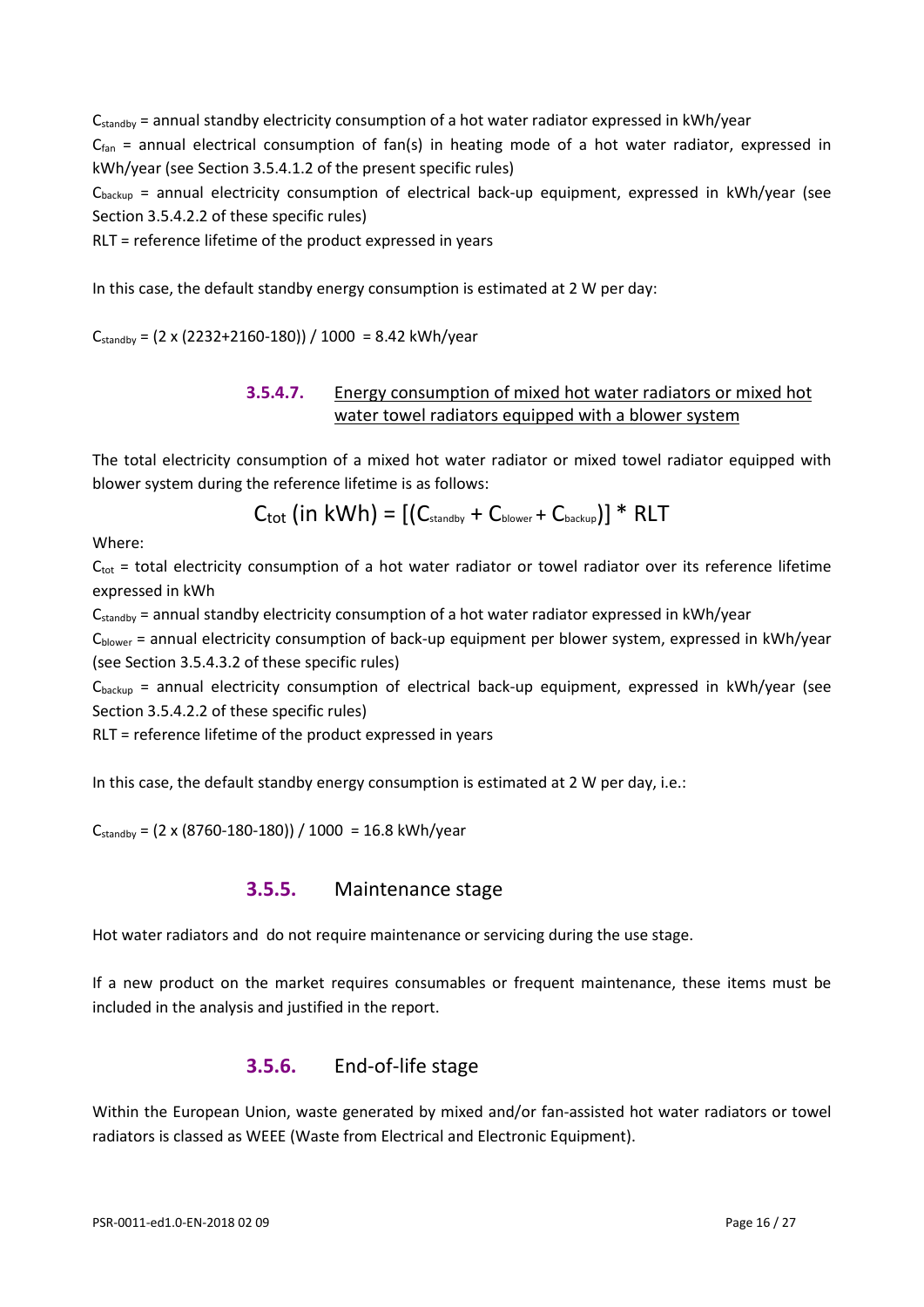The LCA report will explain the organisation of known disposal and/or recovery systems, the associated environmental impacts and how the manufacturer meets these requirements, if applicable. These items will determine the applicable end-of-life treatment (case 1, 2 or 3 explained below).

With regard to recovery processes, the analysis will focus on all the stages of the system, up to intermediate storage prior to reuse.

| On the mass of the<br>bare drained product                                             | $1st$ case: recovery of at<br>least 80% (of which 75% is<br>recycling / reuse) $8$ | Case 8: recovery of less<br>than 80% (75% of which is<br>to be recycled / reused) <sup>2</sup> | Case 3: No evidence of<br>recovery <sup>8</sup> |  |  |
|----------------------------------------------------------------------------------------|------------------------------------------------------------------------------------|------------------------------------------------------------------------------------------------|-------------------------------------------------|--|--|
| of<br>product<br>Percentage<br>recycled at end of life                                 | 75 %                                                                               | 40 %                                                                                           | 20 %                                            |  |  |
| of<br>product<br>Percentage<br>recovered<br>for<br>energy<br>production at end of life | 5 %                                                                                | 0%                                                                                             | 20 %                                            |  |  |
| of<br>product<br>Percentage<br>without<br>incinerated<br>recovery at end of life       | 10%                                                                                | 30 %                                                                                           | 30 %                                            |  |  |
| of<br>Percentage<br>product<br>buried without recovery at<br>end of life               | 10 %                                                                               | 30 %                                                                                           | 30 %                                            |  |  |

For lack of specific justified information, the values specified below will be used:

Case of hot water radiators or towel radiators not covered by the WEEE directive (Waste Electrical and Electronic Equipment):

When the manufacturer provides proof of the recovery of the hot water radiator of towel radiator, the product recyclability rate calculation must be attached to the LCA report.

When the manufacturer does not provide evidence of the processes used to treat the waste generated, the treatment is calculated by default as follows:

• Bare product mass  $x = 0.01$  = mass of incinerated waste (100%).

This default value corresponds to the EN 442 requirement concerning fire-resistance of radiators, which requires that paint does not exceed 1% of the total mass of the radiator. Because paint is not recyclable, it emerges from the recycling process as residue, which is considered to be incinerated without energy recovery.

By sector-based agreement, the transportation to collect the end-of-life product and convey it from the location of use to its final treatment site is calculated according to an assumption that it is carried by truck over a distance of 100 km.

 $\overline{a}$ 

<span id="page-16-0"></span><sup>8</sup> Extract from the ADEME "Recycling report 1999-2008", 2010.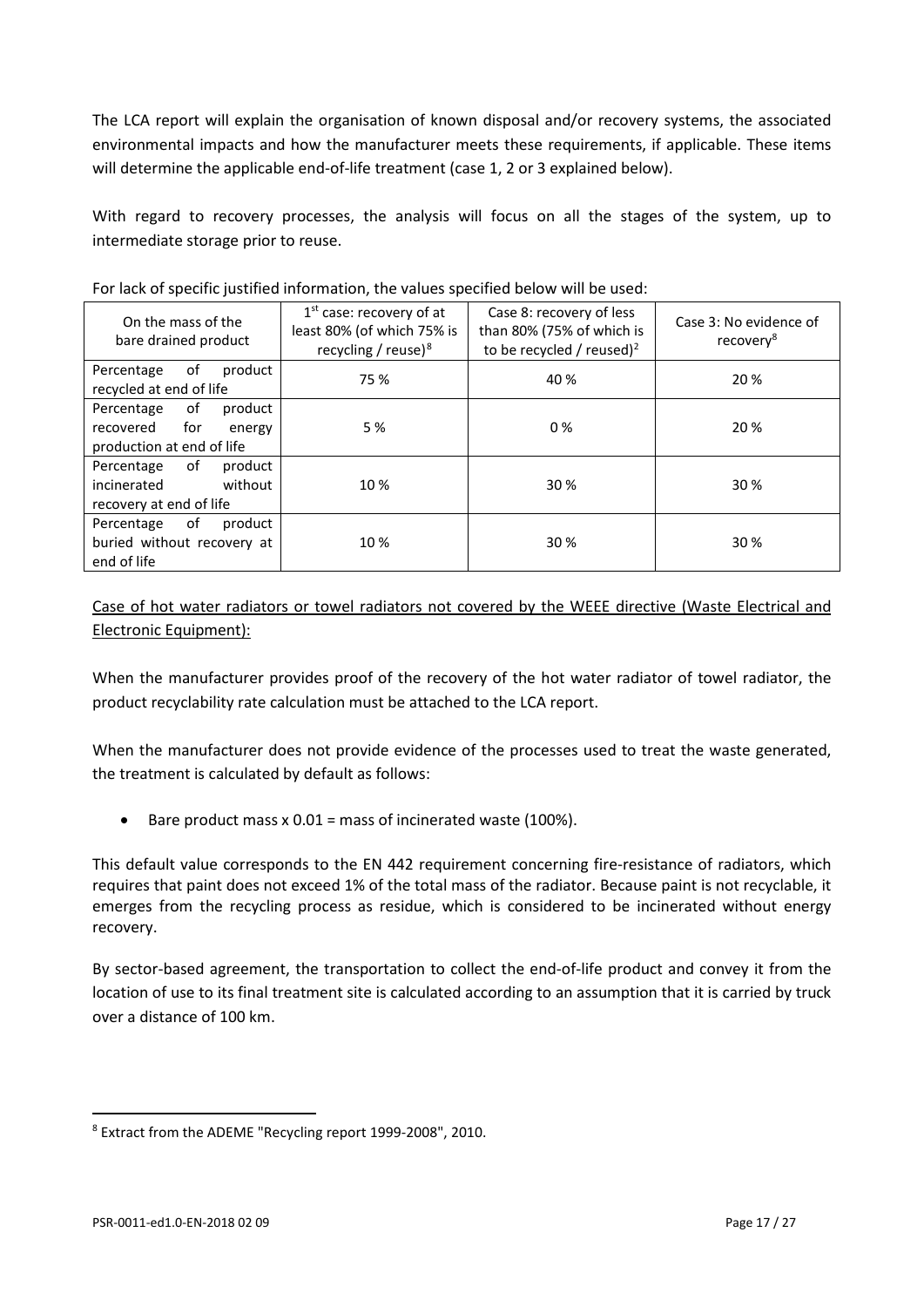# <span id="page-17-0"></span>**3.6.** Rule(s) for extrapolation to a homogeneous environmental family

The rules specified in section 2.6 "Rules for extrapolation to a homogeneous environmental family" of the PCR in force apply.

These rules are additional to section 2.6 "Rules for extrapolation to a homogeneous environmental family" of the PCR.

A homogeneous environmental family means devices from the same range satisfying the following characteristics:

- Identical function
- Same product standard
- Similar manufacturing technology: identical type of materials and identical manufacturing processes

To develop a valid PEP for a range of hot water radiators or towel radiators, environmental impact weighting factors are applied to all the products in the same product range, as specified in section 3.1.2 "Reference product and reference flow description" of these specific rules.

The extrapolation rule or the tables indicating the extrapolation coefficients applicable to the various stages of the life cycle and to each product in the range covered must be stated in the PEP.

When the product range contains none of the reference devices defined in section 3.1.2 "Reference product and reference flow description" of these specific rules, the calculation is performed on the device with the most similar characteristics.

### **3.6.1.** Extrapolation rule during the manufacturing stage

The environmental impacts produced during the manufacturing stage are directly correlated to the total mass of the product.

As the mass of so-called "EEE" components does not change in the same ratio as the other components of the product, it is accepted that they are excluded from the extrapolation coefficient calculation.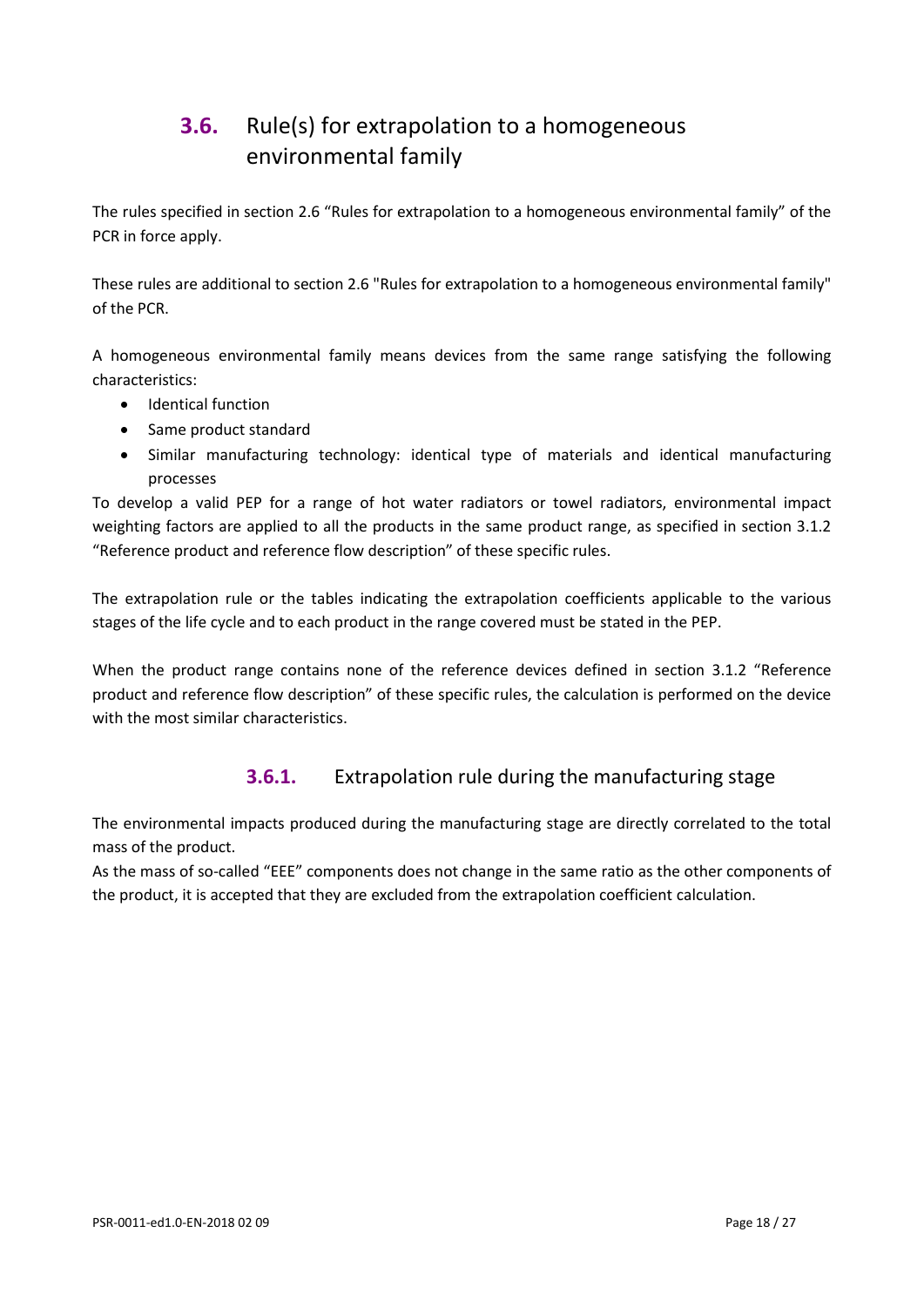For the manufacturing stage, the mass extrapolation coefficient to be applied to the PEP results for any other power from the same range is as follows:

|                                             | mass of product considered - total mass of EEE components $(kg)$                                          |
|---------------------------------------------|-----------------------------------------------------------------------------------------------------------|
| Coefficient<br>the<br>on<br><b>FU</b> scale | $\lambda$ total mass of the reference product of the range, excluding EEE components (kg) $\lambda$       |
|                                             | $\left(\frac{Power\ of\ the\ reference\ product\ (kW)}{Power\ of\ the\ product\ considered\ (kW)}\right)$ |
| Coefficient on<br>the                       |                                                                                                           |
| the<br>scale<br>оf                          | mass of product considered - total mass of EEE components (kg)                                            |
| declared<br>product                         | $\lambda$ total mass of the reference product of the range, excluding EEE components (kg) .               |
| (additional                                 |                                                                                                           |
| information)                                |                                                                                                           |

Note: The extrapolation coefficient takes into account the power of the products in order to guarantee consistent environmental impact results between the functional unit, the reference product, and the product under consideration.

#### **3.6.2.** Extrapolation rule in distribution stage

The environmental impacts produced during the distribution stage are directly correlated to the total mass of the product (including any EEE components and the packaging).

For the distribution stage, the mass extrapolation coefficient to be applied to the PEP results for any other power from the same range is as follows:

| Coefficient on the FU<br>scale                                                  | mass of the product considered $(kg)$<br>$\lambda$ total mass of the reference product (kg) $\lambda$<br>(Power of the reference product (kW)<br>$\sqrt{Power\ of\ the\ product\ considered\ (kW)}$ |
|---------------------------------------------------------------------------------|-----------------------------------------------------------------------------------------------------------------------------------------------------------------------------------------------------|
| Coefficient on the scale<br>of the declared product<br>(additional information) | mass of the product considered $(kg)$<br>\total mass of the reference product (kg) $\sqrt$                                                                                                          |

### **3.6.3.** Extrapolation rule in installation stage

The environmental impacts produced in the installation stage are directly correlated to the mass of the packaging of the product concerned or the reference product.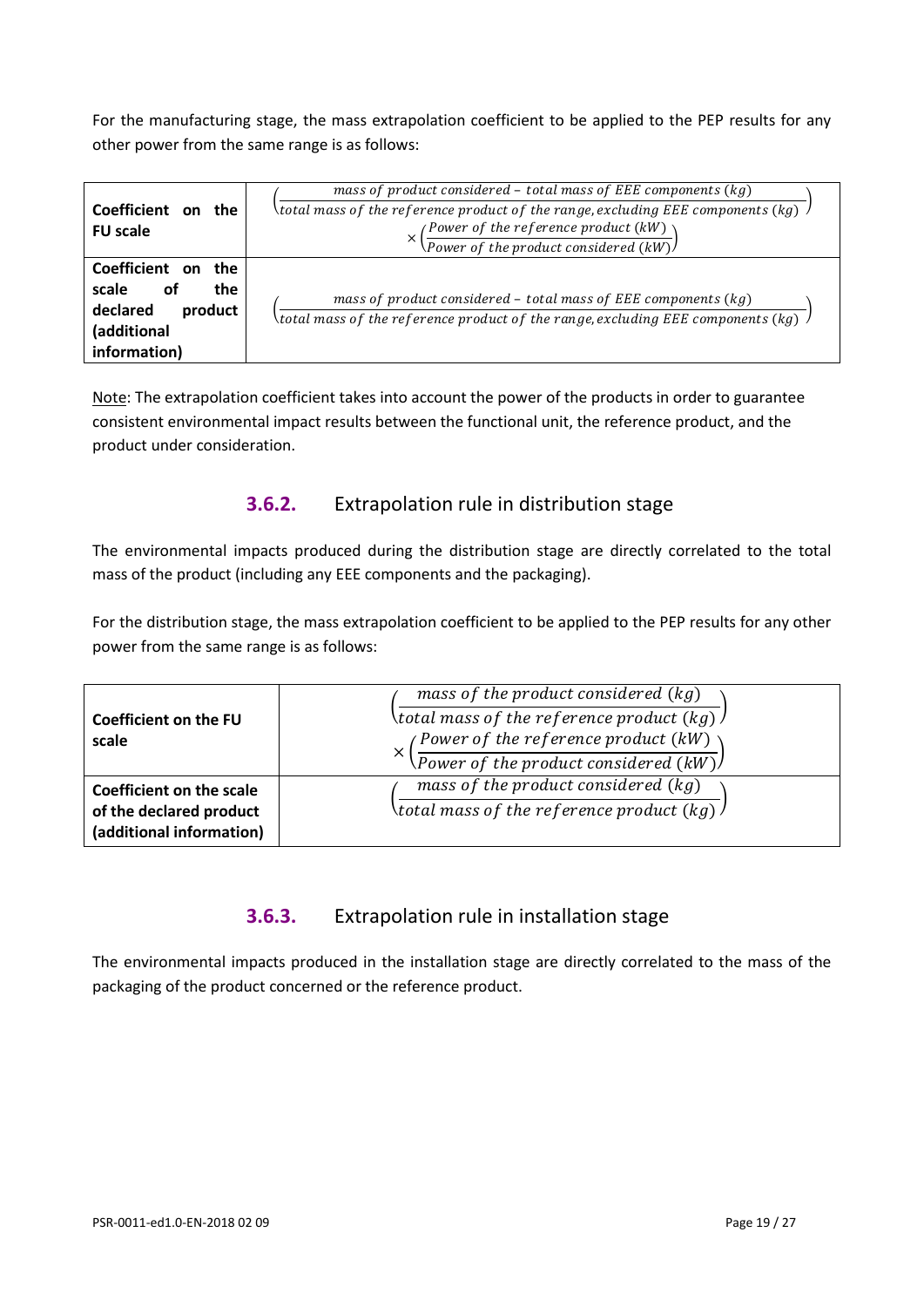For the installation stage, the mass extrapolation coefficient to be applied to the PEP results for any other power from the same range is as follows:

| Coefficient on the FU<br>scale                                                  | (mass of the packaging of the product considered (kg) $\setminus$<br>\mass of the packaging of the reference product (kg) $\,$ /<br>$\left(\frac{Power\ of\ the\ reference\ product\ (kW)}{Power\ of\ the\ product\ considered\ (kW)}\right)$ |
|---------------------------------------------------------------------------------|-----------------------------------------------------------------------------------------------------------------------------------------------------------------------------------------------------------------------------------------------|
| Coefficient on the scale<br>of the declared product<br>(additional information) | $\phi$ (mass of the packaging of the product considered (kg))<br>\mass of the packaging of the reference product (kg) $\,$ $/$                                                                                                                |

#### **3.6.4.** Extrapolation rule in use stage

This section applies to active devices only (Family 2).

The environmental impacts produced during the use stage, excluding any maintenance, are directly correlated to the energy consumption.

For the calculation of the environmental impact linked to the use stage, the PEP must specify the total absorbed electrical power of the fan(s) and/or electrical back-up systems for each hot water radiator power covered by the PEP created for the product range.

For the use stage, the following extrapolation coefficient must be used for any power other than the reference product power:

| Coefficient on the FU<br>scale                                                           | (Ctot of the product considered $(kWh)$ )<br>(Power of the reference product $(kW)$<br>'X<br>$\backslash$ Power of the product considered (kW) $\backslash$<br>$\setminus$ Ctot of the reference product (kWh) $\int$ |
|------------------------------------------------------------------------------------------|-----------------------------------------------------------------------------------------------------------------------------------------------------------------------------------------------------------------------|
| Coefficient on<br>the<br>scale of the declared<br>(additional<br>product<br>information) | (Ctot of the product considered $(kWh)$ )<br>$\sqrt{\text{Ctot of the reference product (kWh)}}$                                                                                                                      |

### **3.6.5.** Extrapolation rule applied during the maintenance stage

Hot water radiators and towel radiators do not require maintenance or servicing during the use stage.

However, if a new product brought to market requires servicing (operator intervention and consumables), an extrapolation rule must be stated in the PEP and justified in the LCA report.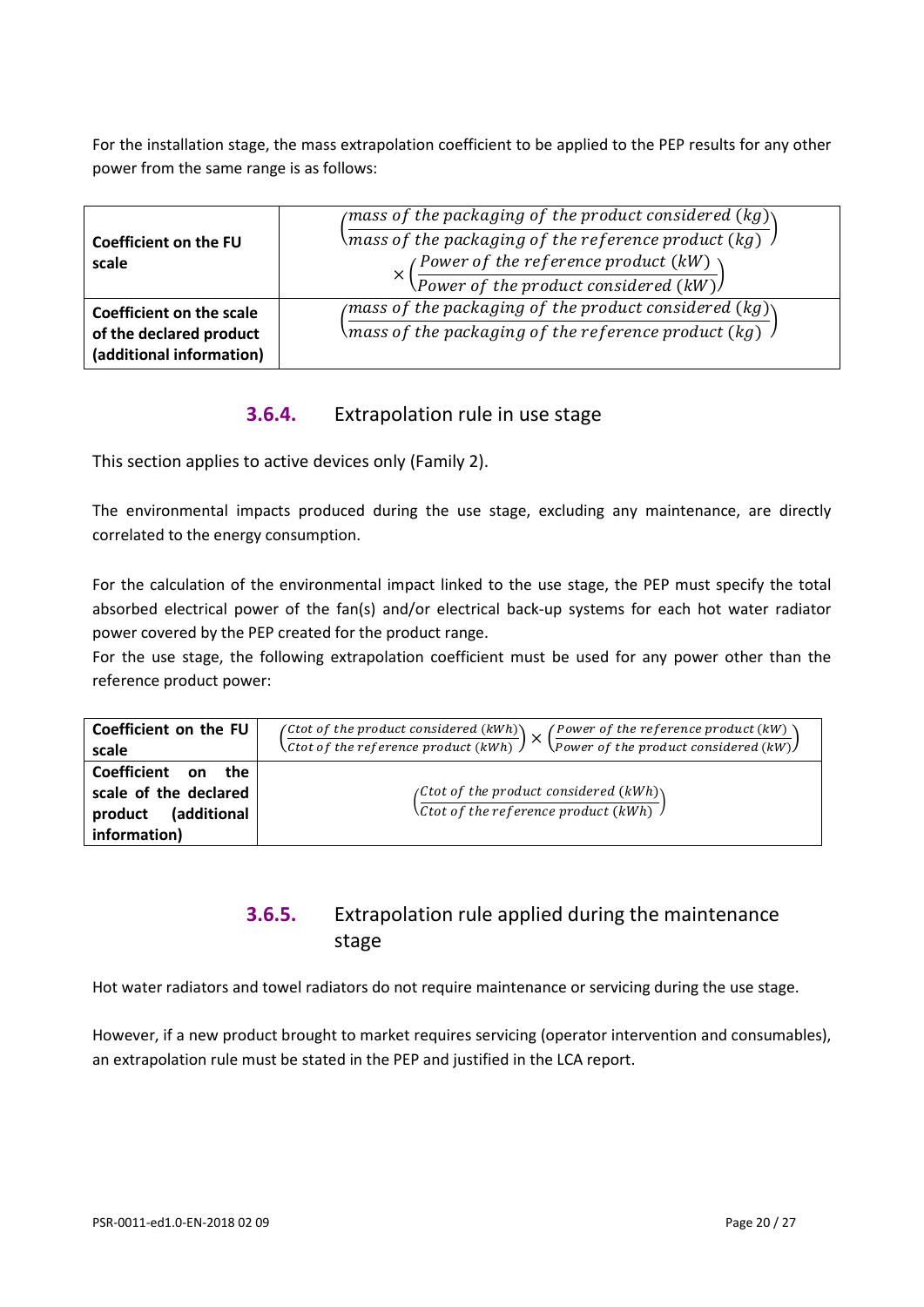## **3.6.6.** Extrapolation rule applied during the end-of-life stage

The environmental impacts produced during the end-of-life stage are directly correlated to the total mass of the product (excluding packaging).

For the end-of-life stage, the mass extrapolation coefficient to be applied to the PEP results for any other power from the same range is as follows:

| Coefficient on<br>the FU scale                                                                  | Mass of the product considered, excluding packaging $(kg)$<br>\Mass of the reference product of the range, excluding packaging (kg) $\,$ $\,$<br>$\left(\frac{Power\ of\ the\ reference\ product\ (kW)}{Power\ of\ the\ product\ considered\ (kW)}\right)$ |
|-------------------------------------------------------------------------------------------------|------------------------------------------------------------------------------------------------------------------------------------------------------------------------------------------------------------------------------------------------------------|
| <b>Coefficient on</b><br>the scale of the<br>declared<br>product<br>(additional<br>information) | Mass of the product considered, excluding packaging $(kg)$<br>Mass of the reference product of the range, excluding packaging (kg) $\,$ $\,$                                                                                                               |

# <span id="page-20-0"></span>**3.7.** Rules applying to joint environmental declarations

These rules are complementary to PCR section "Rules applying to joint environmental declarations".

<span id="page-20-1"></span>For a joint environmental declaration, the analysis must cover a "typical product" compliant with the rules defined in Section 3.1.2 "Reference product and reference flow description" of these specific rules.

# **3.8.** Requirements concerning the collection of primary and secondary data

These rules are additional to the sections "Requirements for the collection of primary data" and "Requirements for secondary data" of the PCR.

As far as possible, the primary data for each component of the hot water radiator under consideration (i.e. all the data associated with the manufacturing phase of the reference product, specific to an organisation) is to be preferred and shall be justified in the LCA report, specifying:

1) primary data in case of a single supplier,

2) in case of procurement from several suppliers, the real or standard primary data to be taken into account is the data provided by major suppliers representing at least 50% of the procurement by volume (with respect to the total quantity bought). For example, for ten suppliers each providing 10% of the procurement volume, at least five suppliers shall be considered in order to obtain an overall view of the primary information provided. Any other distribution rule should be mentioned in the LCA report and in the PEP.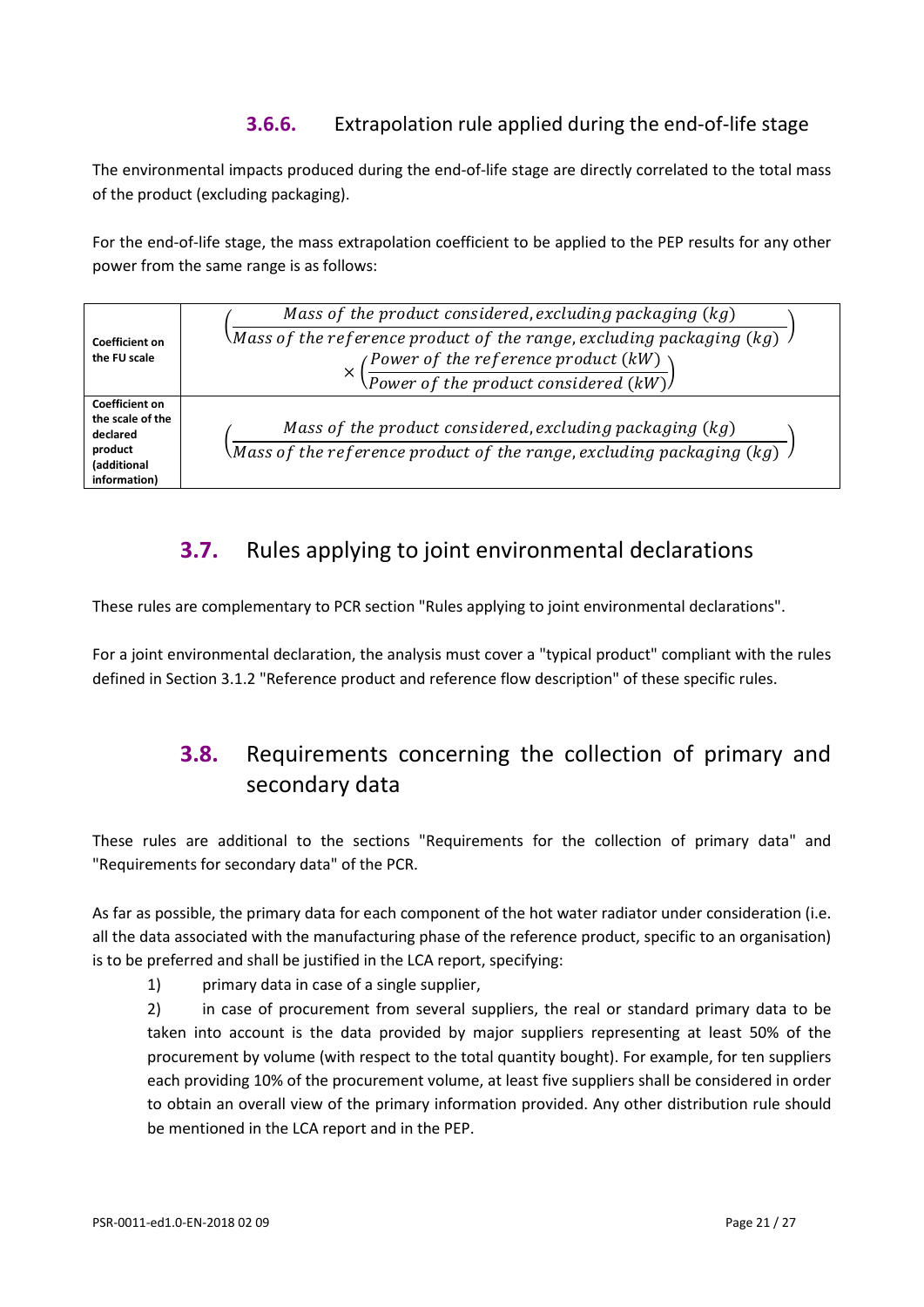If primary data are shared with other products than those referred to these specific rules, the calculation of impacts will be done in proportion to the mass of the devices manufactured.

<span id="page-21-0"></span>This information is not always available to manufacturers. If primary data are not available, secondary standard data, taken from the database for the life cycle analysis software application, should be used. PCR explains how to select the LCI modules. If the transportation information is not available, the data defined in the section "Transport scenarios" of the current PCR will be used.

## **3.9.** Data quality evaluation

<span id="page-21-1"></span>The specific rules specified in the section "Data quality evaluation" in the current PCR apply.

## **3.10.** Calculation of environmental impact

To ensure consistency of the results of environmental impacts between the functional unit and the reference product, the PEP shall show the environmental impacts of the manufacturing, distribution, installation, use (including maintenance) and end-of-life stages as follows:

#### **Environmental impacts from the PEP (for 1 kW) = Environmental impacts of the reference product /Power of the reference product (kW)**

The reference power is defined in Section 3.1 "Functional unit and description of the reference flow".

# <span id="page-21-3"></span><span id="page-21-2"></span>**4. Drafting of the Product Environmental Profile**

## **4.1.** General information

The specific rules specified in section "General information" of the current PCR apply.

The PEP must specify:

- The description and characteristics of the product(s) concerned, in accordance with Section 2.1.
- Any scenario or assumption other than those defined in the present specific rules.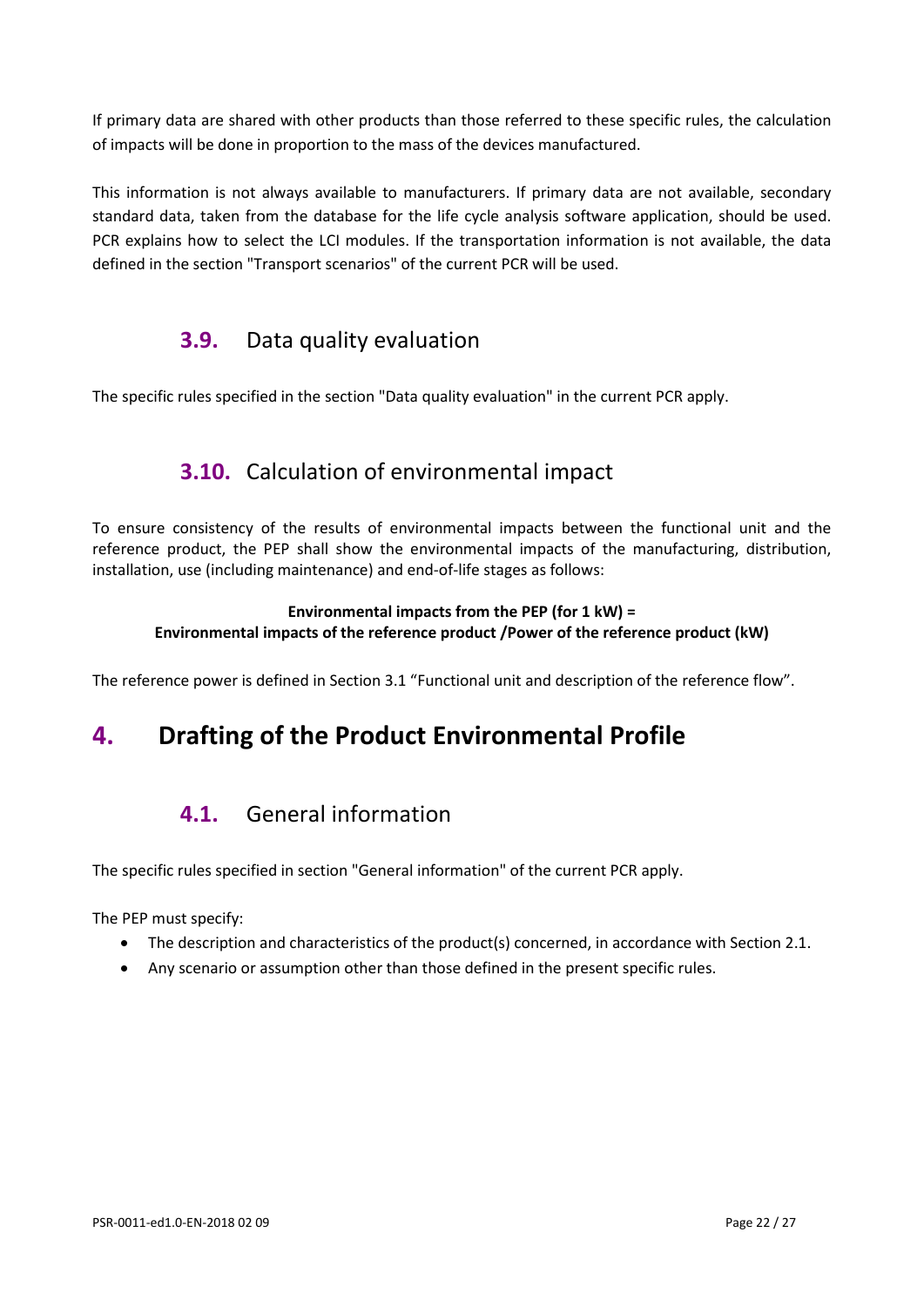## **4.2.** Constituent materials

<span id="page-22-1"></span><span id="page-22-0"></span>The rules specified in the section "Constituent materials" of the current PCR apply.

## **4.3.** Additional environmental information

These specific rules are additional to section 4.3 "Additional environmental information" of the PCR.

In the context of performing Life Cycle Analyses on the scale of a building, the environmental impacts of the equipment must be considered on the scale of the product and the impacts related to energy consumption in the use stage must be treated separately.

To facilitate the use of the PEP file in conducting a building LCA, the PEP may include:

• The table of environmental impacts of the reference product expressed on the product scale (or declared product) in addition to the table on the functional unit scale. The values must then be indicated in numerical values, expressed in the appropriate units to three significant figures (and, optionally, as a percentage) for each stage of the life cycle, and the total for each indicator of the complete life cycle analysis.

The following details must be included in the PEP file, to ensure clarity and transparency for the user:

- o For environmental impacts expressed per functional unit, the following wording must be included: "per kW corresponding to the functional unit"
- o For environmental impacts expressed per declared product, the following wording must be included: "per device corresponding to the reference product"
- The results of the environmental impacts in the use stage according to a breakdown of Module B (B1 to B7) in compliance with standards EN 15978 and EN 15804.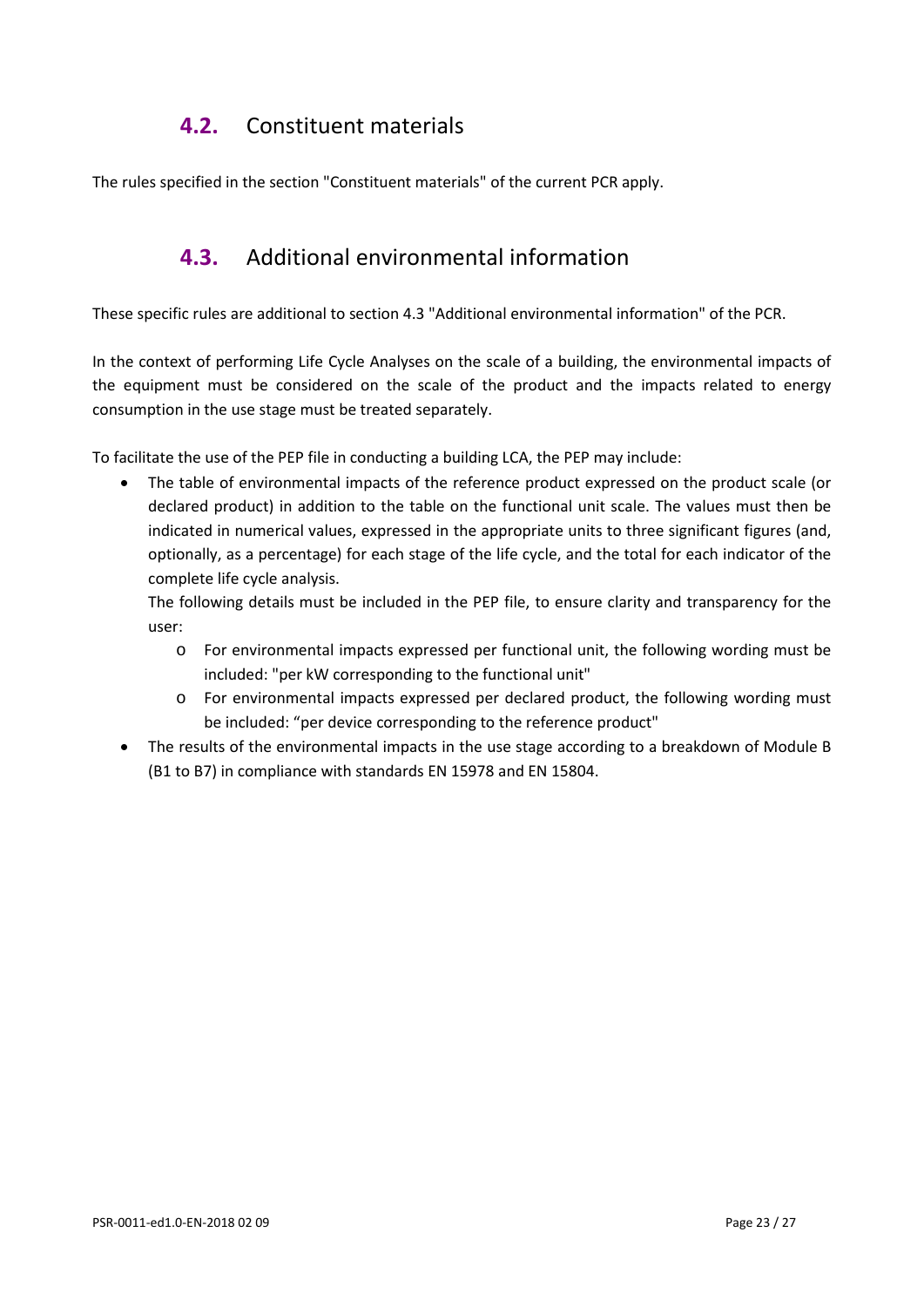| PEP ecopassport® |                         | Manufacturing<br>stage |                | Distribution<br>stage | Installation<br>stage | End-of-life stage<br>Use stage |             |           |             |                | <b>Benefits</b>                          |                                         |                           |                 |                 |                |                                       |
|------------------|-------------------------|------------------------|----------------|-----------------------|-----------------------|--------------------------------|-------------|-----------|-------------|----------------|------------------------------------------|-----------------------------------------|---------------------------|-----------------|-----------------|----------------|---------------------------------------|
|                  | Production<br>stage     |                        |                | Construction stage    |                       |                                | Use stage   |           |             |                | End-of-life stage                        |                                         |                           | <b>Benefits</b> |                 |                |                                       |
|                  | A1                      | A2                     | A <sub>3</sub> | A <sub>4</sub>        | A <sub>5</sub>        | <b>B1</b>                      | <b>B2</b>   | <b>B3</b> | <b>B4</b>   | <b>B5</b>      | <b>B6</b>                                | <b>B7</b>                               | C <sub>1</sub>            | C <sub>2</sub>  | C <sub>3</sub>  | C <sub>4</sub> | D                                     |
| EN 15978 / 15804 | Supply of raw materials | Transport              | Manufacture    | Transport             | Installation process  | Use                            | Maintenance | Repair    | Replacement | Rehabilitation | of the building<br>Energy use during use | of the building<br>Water use during use | Demolition/Deconstruction | Transport       | Waste treatment | Disposal       | Benefits beyond the system boundaries |

**Lookup table showing breakdown of life cycle by stage or by module**

<span id="page-23-0"></span>The extrapolation rules on the scale of the declared product.

# **4.4.** Environmental impacts

The table of environmental impacts represents the environmental impact of the functional unit, i.e. the emission of 1 kW heating power.

Thus, the total impact of the installed product must be calculated by the user of the PEP according to the power of the equipment by multiplying the impact concerned by the total number of kW of the device.

The following details must be completed and included in the PEP, to ensure clarity and transparency for the user:

*The PEP was drawn up on the basis of 1 kW of heating power being supplied. The impact of the stages of the life cycle of an installed product is calculated by the user of the declaration by multiplying the impact concerned by the total heating capacity.*

When extrapolation rules are used, the following statement must be included: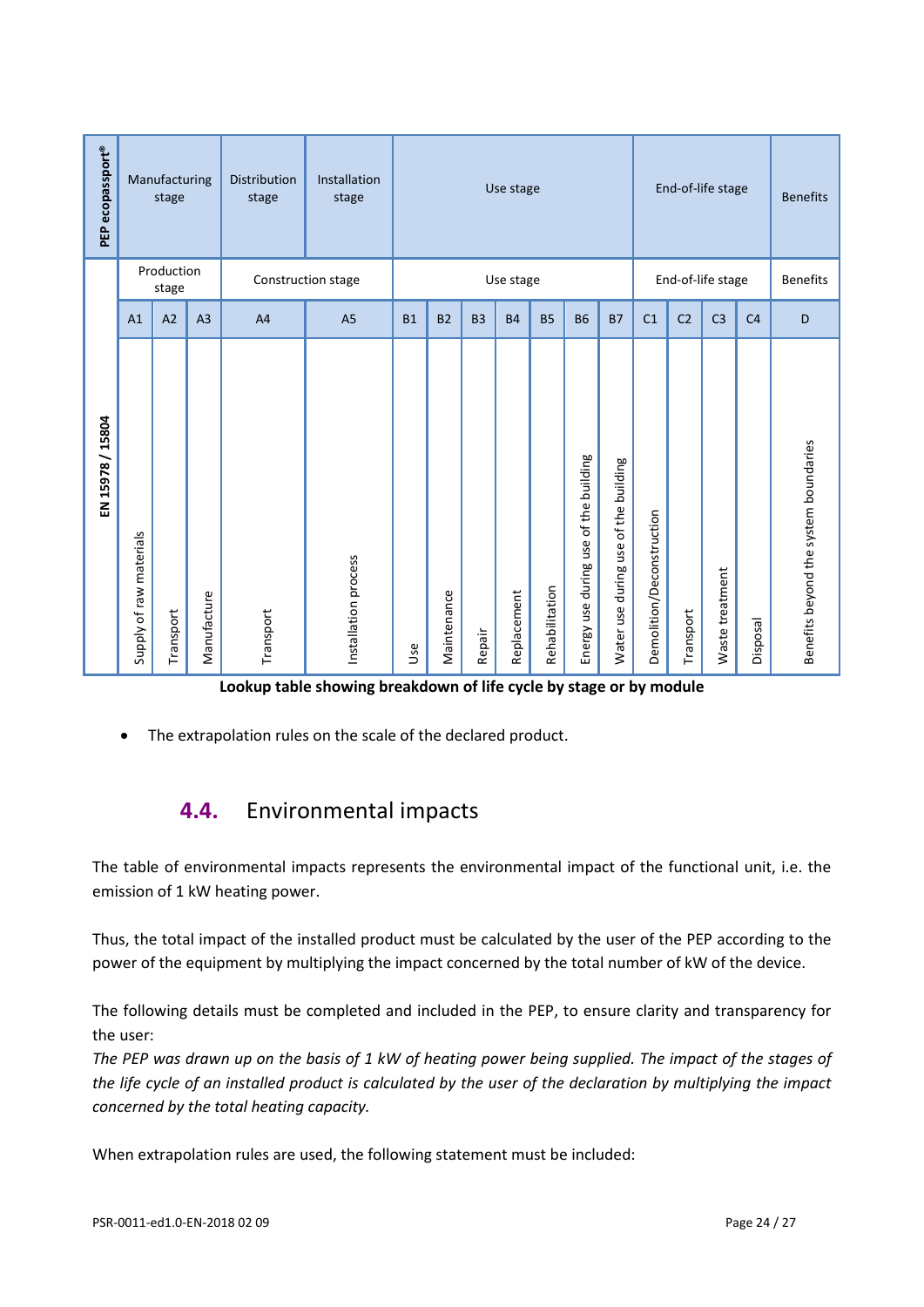*Extrapolation coefficients are given for the environmental impact of the functional unit, i.e. the emission of 1 kW heating power. For each stage of the life cycle, the environmental impacts of the product concerned are calculated by multiplying the impacts of the declaration corresponding to the reference product by the extrapolation coefficient. The "Total" column should be calculated by adding the environmental impacts of each stage of the life cycle.*

# <span id="page-24-1"></span><span id="page-24-0"></span>**5. Appendices**

## **5.1.** Glossary

<span id="page-24-2"></span>

| $C_{\text{back-up}}$ | Annual electricity consumption of the electrical back-up equipment               |  |  |  |  |
|----------------------|----------------------------------------------------------------------------------|--|--|--|--|
| C <sub>blower</sub>  | Annual electricity consumption of the blower back-up equipment                   |  |  |  |  |
| $C_{fan}$            | Annual electricity consumption of fan(s) in heating mode of a hot water radiator |  |  |  |  |
| C <sub>standby</sub> | Annual standby electricity consumption of a hot water radiator or towel radiator |  |  |  |  |
| $C_{\text{tot}}$     | Total electricity consumption of a hot water radiator or towel radiator over its |  |  |  |  |
|                      | reference lifetime                                                               |  |  |  |  |
| EEE                  | <b>Electrical and Electronic Equipment</b>                                       |  |  |  |  |
| <b>EN</b>            | <b>European Union</b>                                                            |  |  |  |  |
| Кg                   | Kilogram                                                                         |  |  |  |  |
| kWh                  | Kilowatt hour                                                                    |  |  |  |  |
| <b>LCA</b>           | Life cycle analysis                                                              |  |  |  |  |
| LCI                  | Life cycle inventory                                                             |  |  |  |  |
| <b>PCR</b>           | Product category rules                                                           |  |  |  |  |
| <b>PEP</b>           | Product environmental profile                                                    |  |  |  |  |
| Primary data         | Actual data measured by the manufacturer or supplier                             |  |  |  |  |
| <b>PSR</b>           | Product specific rules                                                           |  |  |  |  |
| <b>RLT</b>           | Reference lifetime                                                               |  |  |  |  |
| Secondary data       | Generic data from a database or according to sector-based agreement              |  |  |  |  |
| Wh                   | Watt hour                                                                        |  |  |  |  |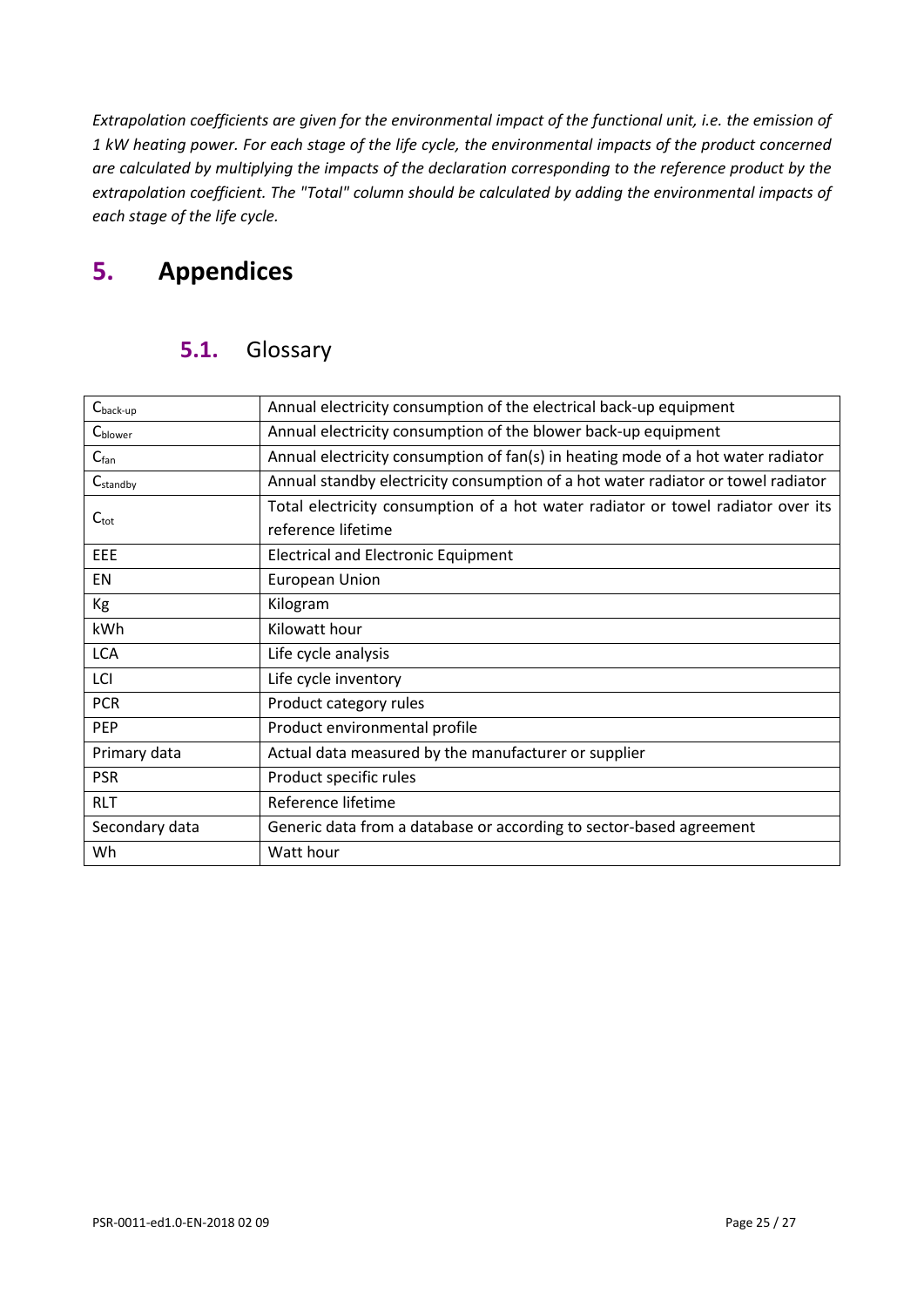# **5.2.** References

| Chapter                   | Subject             | Source                                                      |
|---------------------------|---------------------|-------------------------------------------------------------|
| 2. Scope                  | EN 442              | Radiators and convectors - Part 1: Technical specifications |
|                           |                     | and requirements (2014)                                     |
| 3.1.1 Functional unit     |                     |                                                             |
| 2. Scope                  | EN 16430            | Fan assisted radiators, convectors and trench convectors -  |
|                           |                     | Part 1: Technical specifications and requirements (2014)    |
| 3.1.1 Functional unit     |                     |                                                             |
| 2. Scope                  | Regulation 305/2011 | REGULATION (EU) No. 305/2011 OF THE EUROPEAN                |
|                           |                     | PARLIAMENT AND OF THE COUNCIL                               |
|                           |                     | of 9 March 2011 laying down harmonised conditions for the   |
|                           |                     | marketing of construction products and repealing Council    |
|                           |                     | Directive 89/106/EEC                                        |
| 5.3 Assumption and        | "Energy Related     | DIRECTIVE 2009/125/EC OF THE EUROPEAN PARLIAMENT            |
| definition of calculation | Product" Directive  | AND OF THE COUNCIL                                          |
| parameters for the use    | 2009/125/EC         | of 21 October 2009 establishing a framework for the setting |
| stage                     |                     | of ecodesign requirements for energy-related products       |
|                           |                     | (revision)                                                  |

# <span id="page-25-0"></span>**5.3.** Assumption and definition of calculation parameters for the use stage

#### **Operating time assumptions for the calculation of energy consumption in the use stage:**

Year =  $365$  days =  $8760$  hours Heating period from 15 October to 15 April = 182 days = 4368 hours Mid-season period = 15 April to 20 June and from 22 September to 14 October = 90 days = 2160 hours Summer period = 21 June to 21 September = 93 days = 2232 hours

Operating period of back-up system or blower system = 2 hours/day in mid-season period, i.e.: 90\*2 = 180 hours

#### **Standby consumption of electrical devices during use stage:**

The standby consumption is taken as 2 W by default according to the "Energy Related Product" directive 200[9](#page-25-1)/125/EC<sup>9</sup>.

By default, the standby consumption is determined according to the following principles:

- For fan-assisted hot water radiators: 2 W  $*$  number of hours outside heating period
- For mixed radiators: 2 W \* (number of heating hours + number of summer hours)
- For mixed and fan-assisted radiators: 2 W  $*$  (number of summer hours)

 $\overline{a}$ 

<span id="page-25-1"></span><sup>&</sup>lt;sup>9</sup> See the sources used in Section 5.2 of the present document.